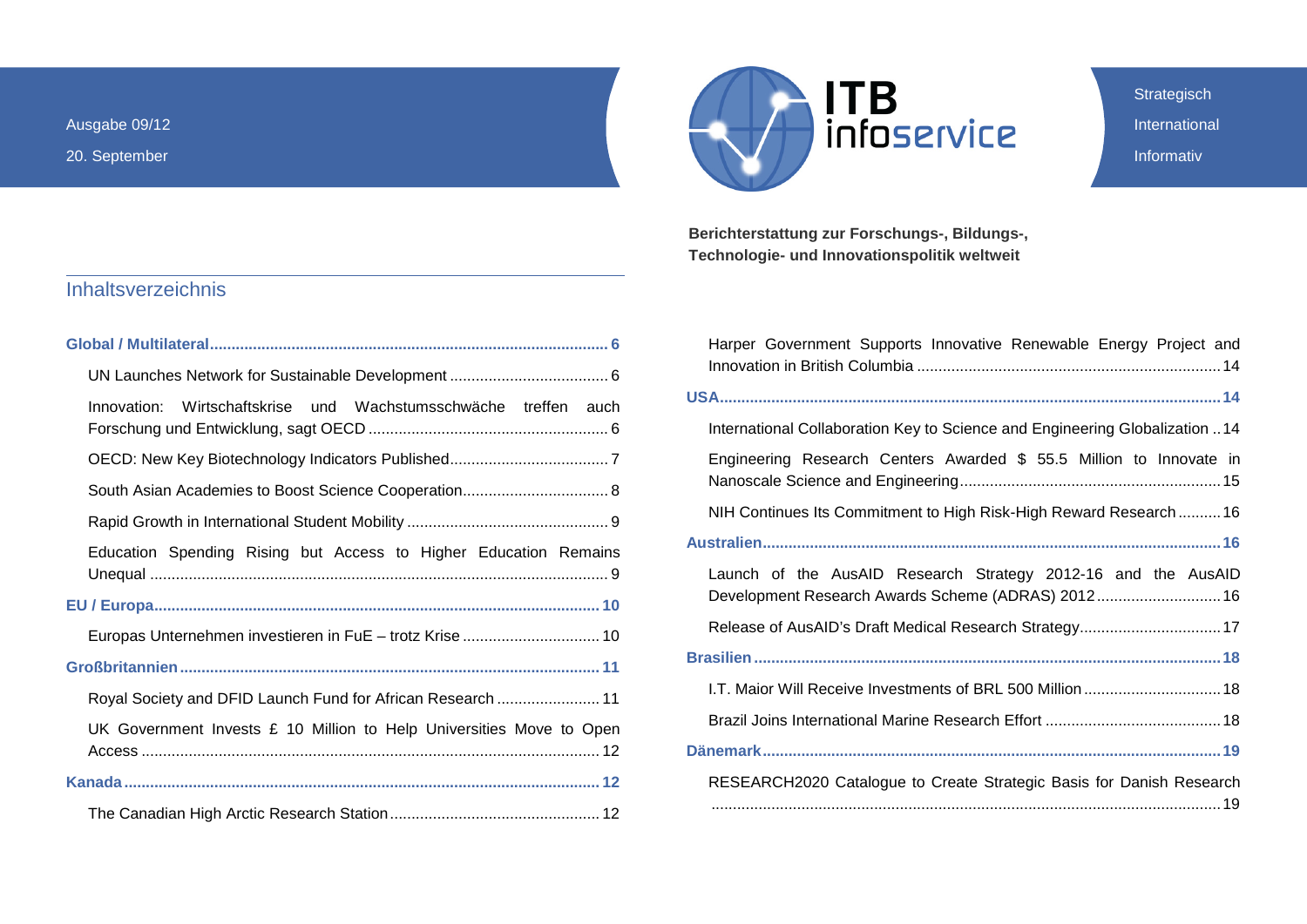

| Tekes Receives Good Evaluation from International Experts 21                |  |
|-----------------------------------------------------------------------------|--|
| Pekka Soini Wants to Increase Internationalisation, Customer-Orientation    |  |
| Academy Currently Finalising Its Review of the State of Scientific Research |  |
|                                                                             |  |
|                                                                             |  |
|                                                                             |  |
|                                                                             |  |
| Young Scientific Talent Gains Foreign Experience Thanks to NWO  24          |  |
|                                                                             |  |
|                                                                             |  |
| Research Council of Norway: More Research on Societal Security  26          |  |
| High Anticipation for Nordic Energy Technology Perspectives  27             |  |
|                                                                             |  |
| Neue Wege in der Forschungsförderung zeigen Wirkung  27                     |  |
|                                                                             |  |
| High-Speed Internet Links Southern African Universities  28                 |  |
|                                                                             |  |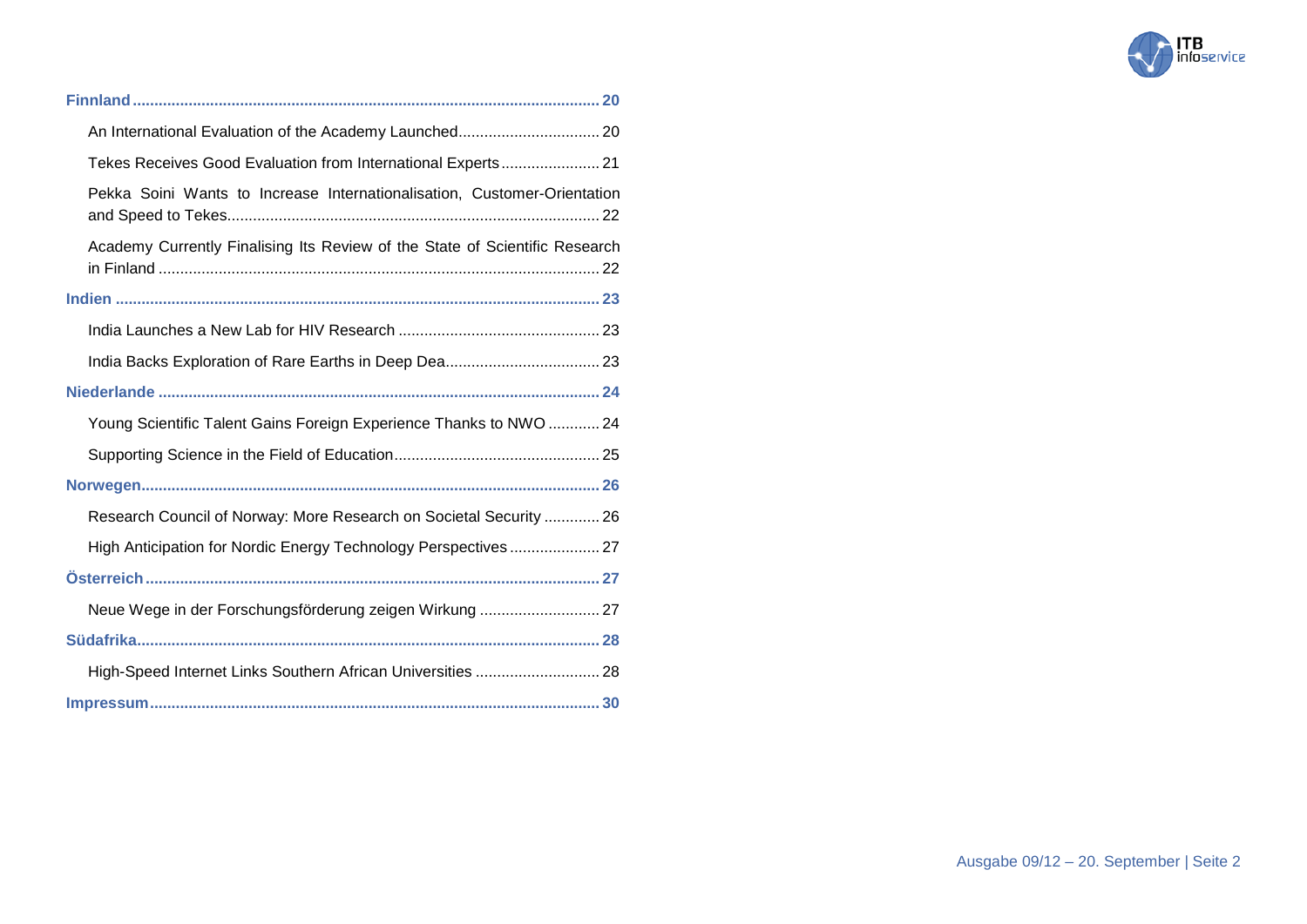### Themen

### **Schlüsseltechnologien**

| Engineering Research Centers Awarded \$ 55.5 Million to Innovate in |
|---------------------------------------------------------------------|
| 1.T. Maior Will Receive Investments of BRL 500 Million 18           |
| <b>Energie</b>                                                      |
| South Asian Academies to Boost Science Cooperation 8                |
| Harper Government Supports Innovative Renewable Energy Project and  |
|                                                                     |
| <b>Umwelt</b>                                                       |
|                                                                     |
|                                                                     |
|                                                                     |
| Engineering Research Centers Awarded \$ 55.5 Million to Innovate in |
|                                                                     |
|                                                                     |
| Lebenswissenschaften                                                |
|                                                                     |
|                                                                     |
| Engineering Research Centers Awarded \$ 55.5 Million to Innovate in |
| NIH Continues Its Commitment to High Risk-High Reward Research 16   |
| Release of AusAID's Draft Medical Research Strategy  17             |

|  | <b>ITB</b><br>infoservice |
|--|---------------------------|
|--|---------------------------|

| <b>Kommunikation</b>                                                 |
|----------------------------------------------------------------------|
|                                                                      |
|                                                                      |
| <b>Sicherheit</b>                                                    |
| Research Council of Norway: More Research on Societal Security 26    |
| <b>Bildung</b>                                                       |
|                                                                      |
| Education Spending Rising but Access to Higher Education Remains     |
|                                                                      |
|                                                                      |
|                                                                      |
| <b>Berufliche Bildung</b>                                            |
|                                                                      |
| <b>Hochschulen</b>                                                   |
|                                                                      |
|                                                                      |
| UK Government Invests £ 10 Million to Help Universities Move to Open |
| <b>Fachkräfte</b>                                                    |
|                                                                      |
| Royal Society and DFID Launch Fund for African Research  11          |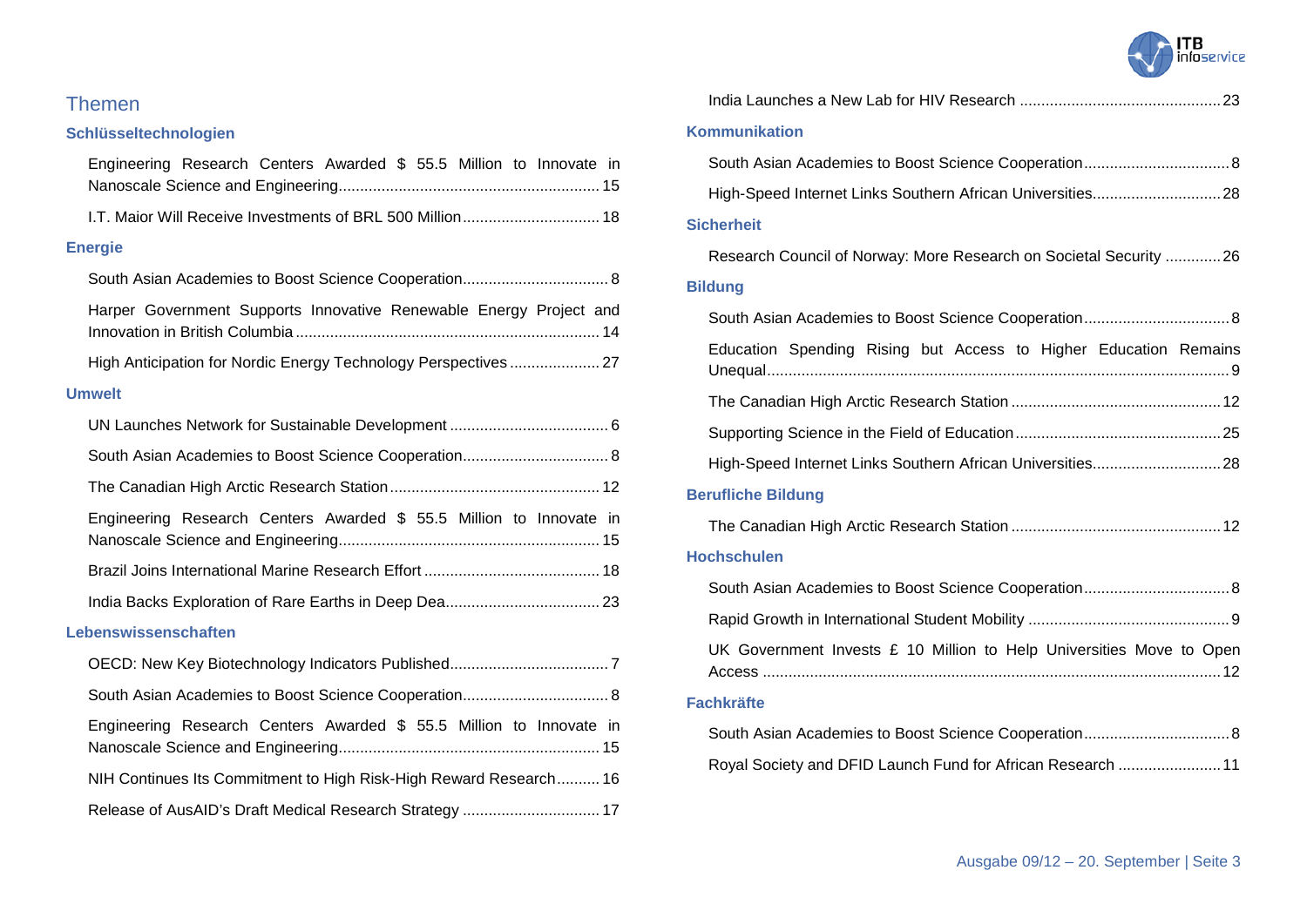

### **Rahmenbedingungen**

| Innovation: Wirtschaftskrise und Wachstumsschwäche treffen auch                                                     |
|---------------------------------------------------------------------------------------------------------------------|
|                                                                                                                     |
|                                                                                                                     |
| UK Government Invests $E$ 10 Million to Help Universities Move to Open                                              |
| Launch of the AusAID Research Strategy 2012-16 and the AusAID<br>Development Research Awards Scheme (ADRAS) 2012 16 |
| RESEARCH2020 Catalogue to Create Strategic Basis for Danish Research                                                |
| Pekka Soini Wants to Increase Internationalisation, Customer-Orientation                                            |
| Research Council of Norway: More Research on Societal Security  26                                                  |
| High Anticipation for Nordic Energy Technology Perspectives 27                                                      |
| <b>Förderung</b>                                                                                                    |
| Royal Society and DFID Launch Fund for African Research  11                                                         |
| UK Government Invests $E$ 10 Million to Help Universities Move to Open                                              |
| Launch of the AusAID Research Strategy 2012-16 and the AusAID<br>Development Research Awards Scheme (ADRAS) 2012 16 |
| 1.T. Maior Will Receive Investments of BRL 500 Million 18                                                           |
| Young Scientific Talent Gains Foreign Experience Thanks to NWO  24                                                  |

### **FuE-Infrastruktur**

| Harper Government Supports Innovative Renewable Energy Project and          |
|-----------------------------------------------------------------------------|
|                                                                             |
|                                                                             |
| <b>Innovation</b>                                                           |
| Engineering Research Centers Awarded \$ 55.5 Million to Innovate in         |
| NIH Continues Its Commitment to High Risk-High Reward Research16            |
|                                                                             |
| <b>Kooperation Wissenschaft-Wirtschaft</b>                                  |
|                                                                             |
| Engineering Research Centers Awarded \$ 55.5 Million to Innovate in         |
| <b>KMU</b>                                                                  |
|                                                                             |
| <b>Wirtschaft und Märkte</b>                                                |
|                                                                             |
| I.T. Maior Will Receive Investments of BRL 500 Million  18                  |
|                                                                             |
|                                                                             |
| <b>Indikatorik</b>                                                          |
| Wachstumsschwäche<br>Innovation: Wirtschaftskrise<br>treffen<br>und<br>auch |

[Forschung und Entwicklung, sagt OECD](#page-5-2) .......................................................[.6](#page-5-2)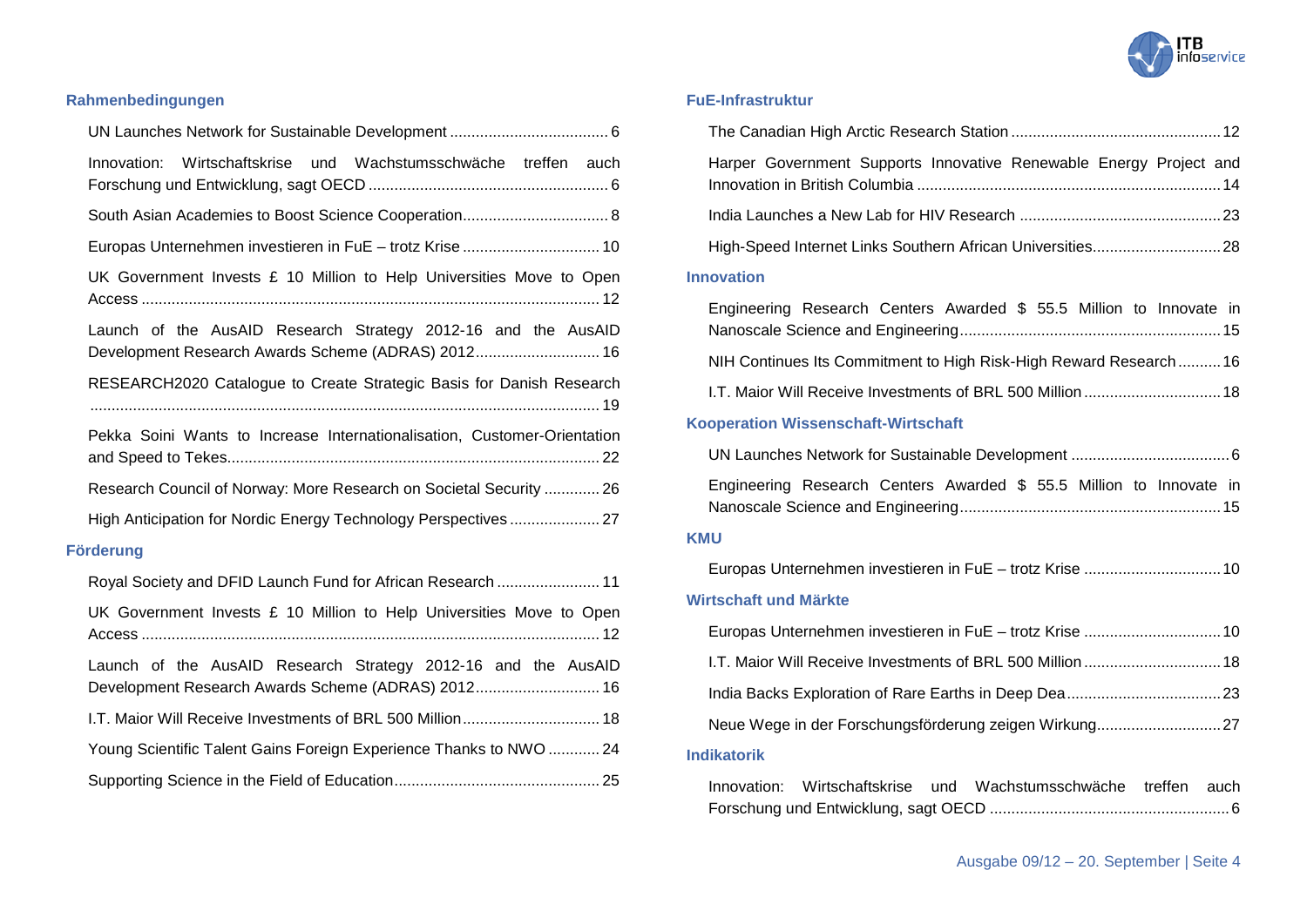

| Education Spending Rising but Access to Higher Education Remains                                                    |
|---------------------------------------------------------------------------------------------------------------------|
| International Collaboration Key to Science and Engineering Globalization  14                                        |
|                                                                                                                     |
| <b>Evaluation</b>                                                                                                   |
|                                                                                                                     |
| Tekes Receives Good Evaluation from International Experts 21                                                        |
| Academy Currently Finalising Its Review of the State of Scientific Research                                         |
| Internationalisierung                                                                                               |
|                                                                                                                     |
| South Asian Academies to Boost Science Cooperation 8                                                                |
|                                                                                                                     |
| Royal Society and DFID Launch Fund for African Research  11                                                         |
| International Collaboration Key to Science and Engineering Globalization  14                                        |
| Launch of the AusAID Research Strategy 2012-16 and the AusAID<br>Development Research Awards Scheme (ADRAS) 2012 16 |
| Release of AusAID's Draft Medical Research Strategy  17                                                             |
|                                                                                                                     |
| Young Scientific Talent Gains Foreign Experience Thanks to NWO  24                                                  |
| Research Council of Norway: More Research on Societal Security  26                                                  |
|                                                                                                                     |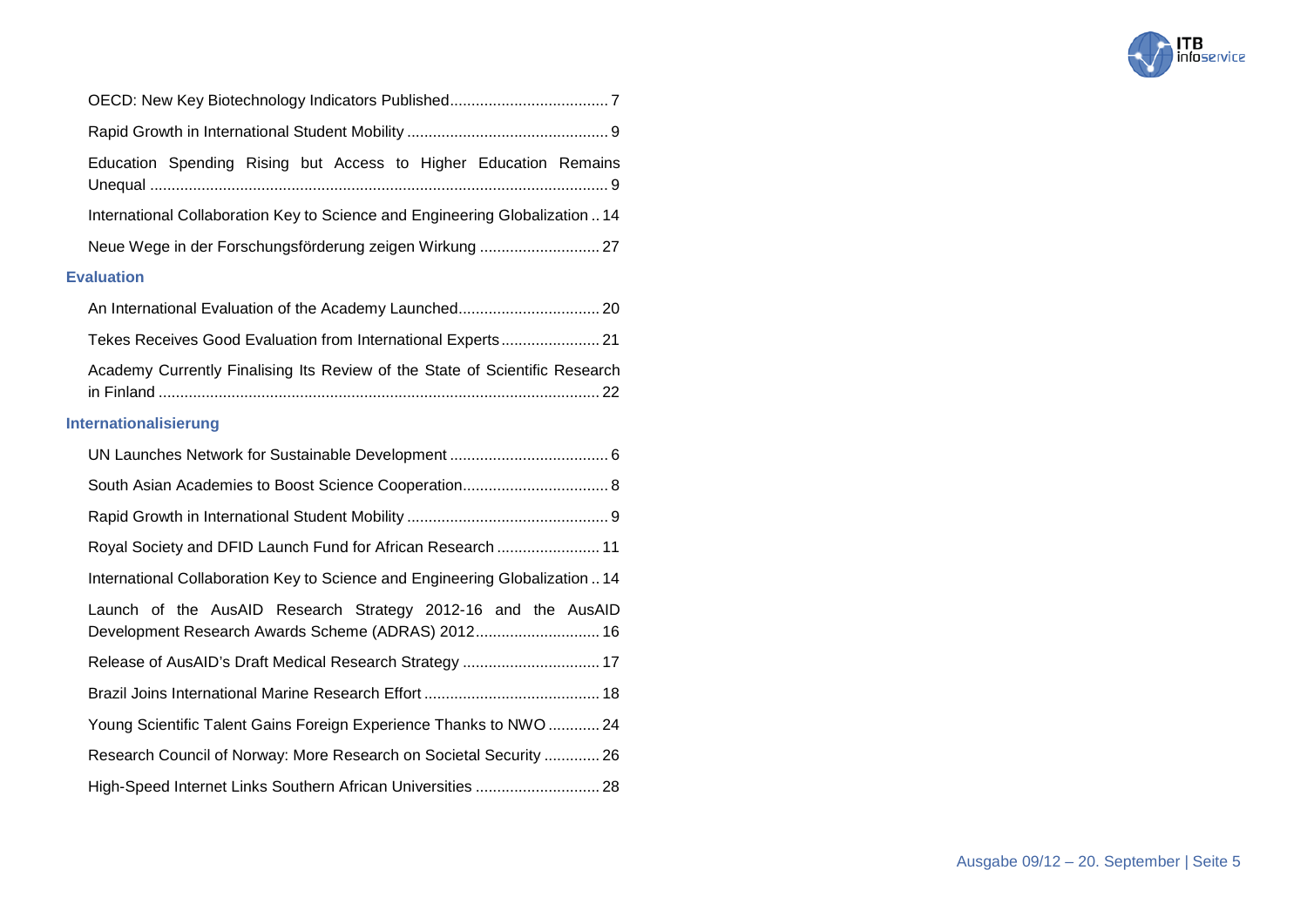

#### <span id="page-5-0"></span>**Global / Multilateral**

### <span id="page-5-1"></span>UN Launches Network for Sustainable Development

A network of universities, research centres and technical institutions to provide practical sustainable development solutions has been launched by the UN. The Sustainable Development Solutions Network (SDSN), launched last month (9 August), will work with governments, UN agencies, the private sector and civil society organisations to identify and demonstrate new approaches to sustainable development. Poverty alleviation, social inclusion and environmental sustainability – three of the major sustainable development goals laid out in the Rio+20 outcome document, 'The Future We Want' – will be the network's main targets.

The network will generate ideas and review documents for governments and institutions, mobilise funds, and provide a platform to showcase projects in a pre-commercial stage such as carbon capture and agroecology technologies. SDSN also aims to serve as an open-access information store, although the specific member commitments for this are still under discussion.

SDSN's director, Jeffrey Sachs, who is also the UN secretary-general's special advisor for the Millennium Development Goals (MDGs), said that in particular, the network will have close ties with the high level panel formed recently to set a new development agenda beyond 2015 – the official 'end' of the MDGs. It will also link with other bodies, including the UN Educational, Scientific and Cultural Organization's (UNESCO) international scientific advisory board, which grew out of Rio+20.

#### *Quelle*

→ [http://www.scidev.net/en/science-and-innovation-policy/news/un-launches-network](http://www.scidev.net/en/science-and-innovation-policy/news/un-launches-network-for-sustainable-development.html)[for-sustainable-development.html](http://www.scidev.net/en/science-and-innovation-policy/news/un-launches-network-for-sustainable-development.html)

#### *Download*

#### Rio+20 Outcome Document – The Future We Want

→ [http://www.uncsd2012.org/content/documents/727The%20Future%20We%20Want](http://www.uncsd2012.org/content/documents/727The%20Future%20We%20Want%2019%20June%201230pm.pdf) [%2019%20June%201230pm.pdf](http://www.uncsd2012.org/content/documents/727The%20Future%20We%20Want%2019%20June%201230pm.pdf)

#### *Weitere Informationen*

Sustainable Development Solutions Network (SDSN)

 $\rightarrow$  [http://www.unsdsn.org](http://www.unsdsn.org/)

UNESCO

→ <http://www.unesco.org/new/en/>

*Ausführliche Länder- und Themeninformationen bei Kooperation international*

#### Fokus UNESCO

→ <http://www.kooperation-international.de/unesco>

*Fachlicher Ansprechpartner für UN im Internationalen Büro*

Dr. Thomas Reineke, Tel. 0228/3821-1448, [thomas.reineke@dlr.de](mailto:thomas.reineke@dlr.de)

*Fachliche Ansprechpartnerin für Rahmenbedingungen im VDI Technologiezentrum*

Dr. Silke Stahl-Rolf, Tel. 0211/6214-632, [stahl-rolf@vdi.de](mailto:stahl-rolf@vdi.de)

*Schlagworte*

Umwelt, Rahmenbedingungen, Kooperation Wissenschaft- Wirtschaft, Internationalisierung

↑

### <span id="page-5-2"></span>Innovation: Wirtschaftskrise und Wachstumsschwäche treffen auch Forschung und Entwicklung, sagt OECD

Die Unternehmensausgaben für FuE sind durch die Wirtschaftskrise stark betroffen. Neue OECD-Daten zeigen, dass in beinahe allen OECD-Ländern die Investitionen rückläufig waren, die Innovation und langfristiges Wachstum beeinflussen können. Der gerade veröffentlichte OECD-Ausblick zu Wissenschaft, Technologie und Industrie 2012 weist auf einen Rekordrückgang von 4.5 % der FuE-Ausgaben des Privatsektors im Jahr 2009 hin.

Die Unternehmen in Frankreich und Südkorea haben allerdings diesem Trend widerstanden. Die abgeschwächte wirtschaftliche Erholung wird vermutlich in naher Zukunft auch das Wachstum der FuE-Ausgaben der Wirtschaft reduzieren, vor allem in Süd- und Osteuropa. Auch die Zukunftsaussichten für Frankreich, Deutschland, Großbritannien und die USA sind demnach unsicher.

In den Volkswirtschaften China, Indien und Südkorea wuchsen während der Wirtschaftskrise die FuE-Ausgaben dagegen deutlich. 2010 gab es im Vergleich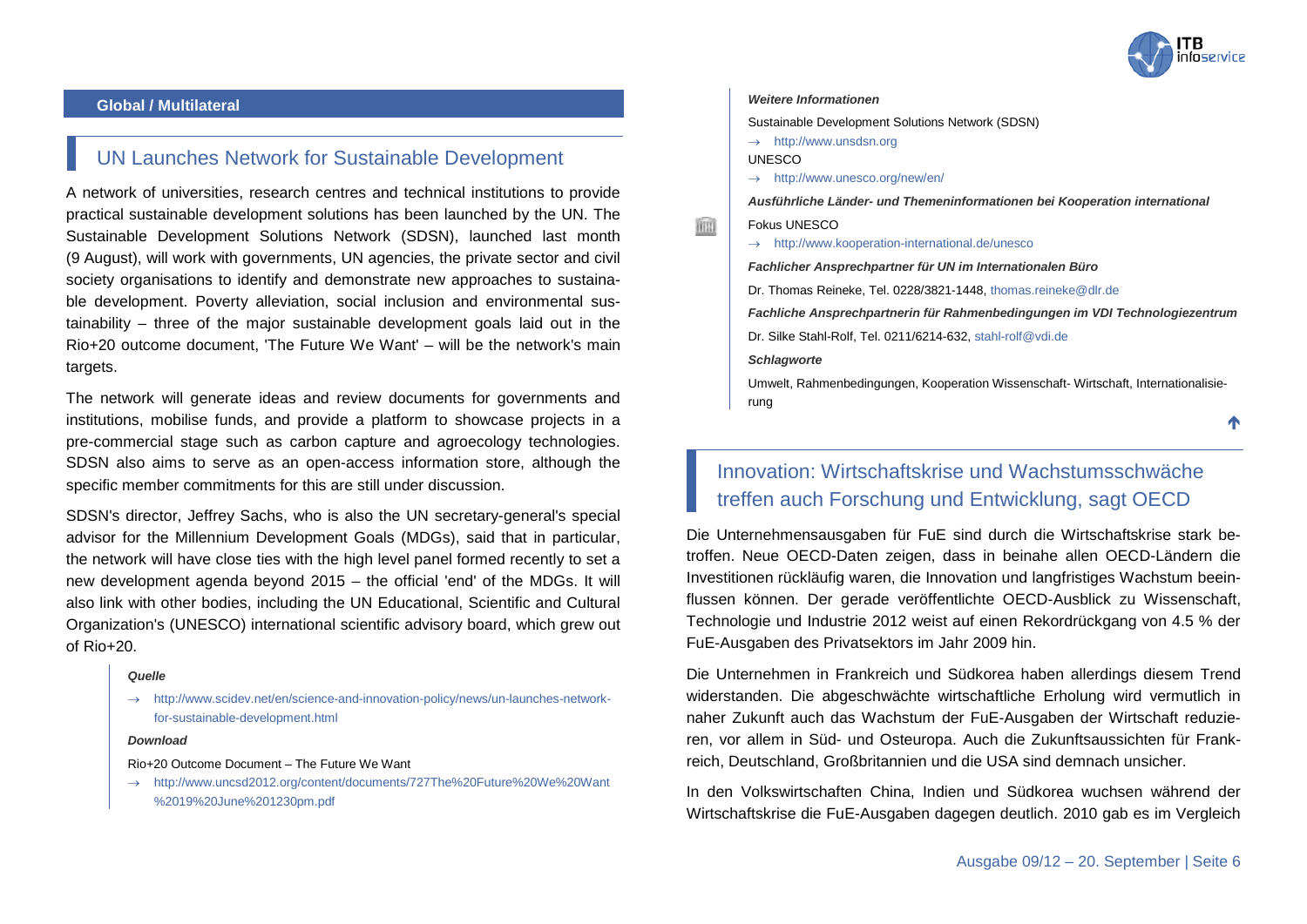

↑

zu 2009 ein Wachstum von 29.5 % in China und von 20.5 % in Südkorea und Indien.

Teilweise wurde die Reduktion der FuE-Ausgaben im Privatsektor der OECD durch erhöhte Ausgaben der öffentlichen Hand ausgeglichen. So investierten viele Regierungen einen größeren Anteil ihrer Stimuluspakete in FuE. Die durchschnittlichen FuE-Ausgaben erreichten so 0.82 % des BIP im Jahr 2009, verglichen mit 0.78 % 2005. Während der Krise erhöhten einige Länder ihre Ausgaben für Bildungs- und Forschungseinrichtungen, so z. B. Australien, Kanada, China, Italien, die Schweiz und die USA. Deutschland, Estland und Schweden bauten laufende Programme aus, um Innovation zu fördern.

Die Pläne für zukünftige öffentliche Ausgaben unterscheiden sich innerhalb der OECD stark. Griechenland, Irland, die Slowakei, Slowenien und Spanien rechen mit einer Reduzierung in den kommenden Jahren. Andere Länder wie Chile, Dänemark, Deutschland und die Türkei planen, kurzfristig ihre öffentlichen Ausgaben zu erhöhen.

Die OECD hat Daten zu den einzelnen Ländern in Form von 43 Länderkurzprofilen aufbereitet, die auch über die OECD-Webseite frei zugänglich sind. Abgedeckt sind die 34 OECD-Mitgliedsländer, Argentinien, Ägypten, Kolumbien und Russland sowie die OECD-Schlüsselpartner Brasilien, China, Indien, Indonesien und Südafrika.

Außerdem werden politische Trends in Profilen (z. B. zu Politikstrategien, Patenten und Humanressourcen) zusammengefasst. Drei thematische Kapitel behandeln Forschung und Innovation im Dienst von umweltverträglichem Wachstum ("Green Growth"), Entwicklung und demografischem Wandel.

#### *Quelle und Downloadmöglichkeit für Länderkurzprofile*

→ <http://www.oecd.org/sti/oecdsciencetechnologyandindustryoutlook.htm>

#### *Download*

OECD STI Outlook 2012 Volltext für OECDiLibrary Abonnenten

→ [http://www.oecd-ilibrary.org/science-and-technology/oecd-science-technology-and](http://www.oecd-ilibrary.org/science-and-technology/oecd-science-technology-and-industry-outlook-2012_sti_outlook-2012-en)[industry-outlook-2012\\_sti\\_outlook-2012-en](http://www.oecd-ilibrary.org/science-and-technology/oecd-science-technology-and-industry-outlook-2012_sti_outlook-2012-en)

OECD-Zusammenfassung STI Outlook 2012 (dtsch.)

→ [http://www.oecd.org/berlin/sti\\_outlook-2012-sum-de.pdf](http://www.oecd.org/berlin/sti_outlook-2012-sum-de.pdf)

#### *Weitere Informationen*

#### Browse Only OECD STI Outlook

→ [http://www.keepeek.com/oecd/media/science-and-technology/oecd-science](http://www.keepeek.com/oecd/media/science-and-technology/oecd-science-technology-and-industry-outlook-2012_sti_outlook-2012-en)[technology-and-industry-outlook-2012\\_sti\\_outlook-2012-en](http://www.keepeek.com/oecd/media/science-and-technology/oecd-science-technology-and-industry-outlook-2012_sti_outlook-2012-en)

OECD Berlin Centre (Bestellmöglichkeit für Druckausgabe)

→ [http://www.oecd.org/berlin/publikationen/oecdsciencetechnologyandindustryoutlook2](http://www.oecd.org/berlin/publikationen/oecdsciencetechnologyandindustryoutlook2012.htm) [012.htm](http://www.oecd.org/berlin/publikationen/oecdsciencetechnologyandindustryoutlook2012.htm)

*Ausführliche Länder- und Themeninformationen bei Kooperation international*

#### Fokus OECD

OECD

→ <http://www.kooperation-international.de/oecd>

*Fachliche Ansprechpartner für OECD im Internationalen Büro*

Dr. Sonja Bugdahn (Forschung), Tel. 0228/3821-1474[, sonja.bugdahn@dlr.de](mailto:sonja.bugdahn@dlr.de) Peter Klandt (Bildung), Tel. 0228/3821-1506, [peter.klandt@dlr.de](mailto:peter.klandt@dlr.de) *Fachlicher Ansprechpartner für Indikatorik im VDI Technologiezentrum* Miguel Krux, Tel. 0211/6214-460[, krux@vdi.de](mailto:krux@vdi.de) *Schlagworte* Rahmenbedingungen, Indikatorik

### <span id="page-6-0"></span>OECD: New Key Biotechnology Indicators Published

The biotechnology indicators are produced by the OECD's Directorate for Science Technology and Industry (DSTI). They provide statistics on biotechnology firms, biotechnology R&D (including public sector expenditures), biotech applications and patents.

#### *Quelle und Downloadmöglichkeit*

- → <http://www.oecd.org/sti/keybiotechnologyindicators.htm>
- *Weitere Informationen*
- OECD: Directorate for Science, Technology and Industry
- → <http://www.oecd.org/sti/>

*Ausführliche Länder- und Themeninformationen bei Kooperation international*

Fokus OECD

→ <http://www.kooperation-international.de/oecd>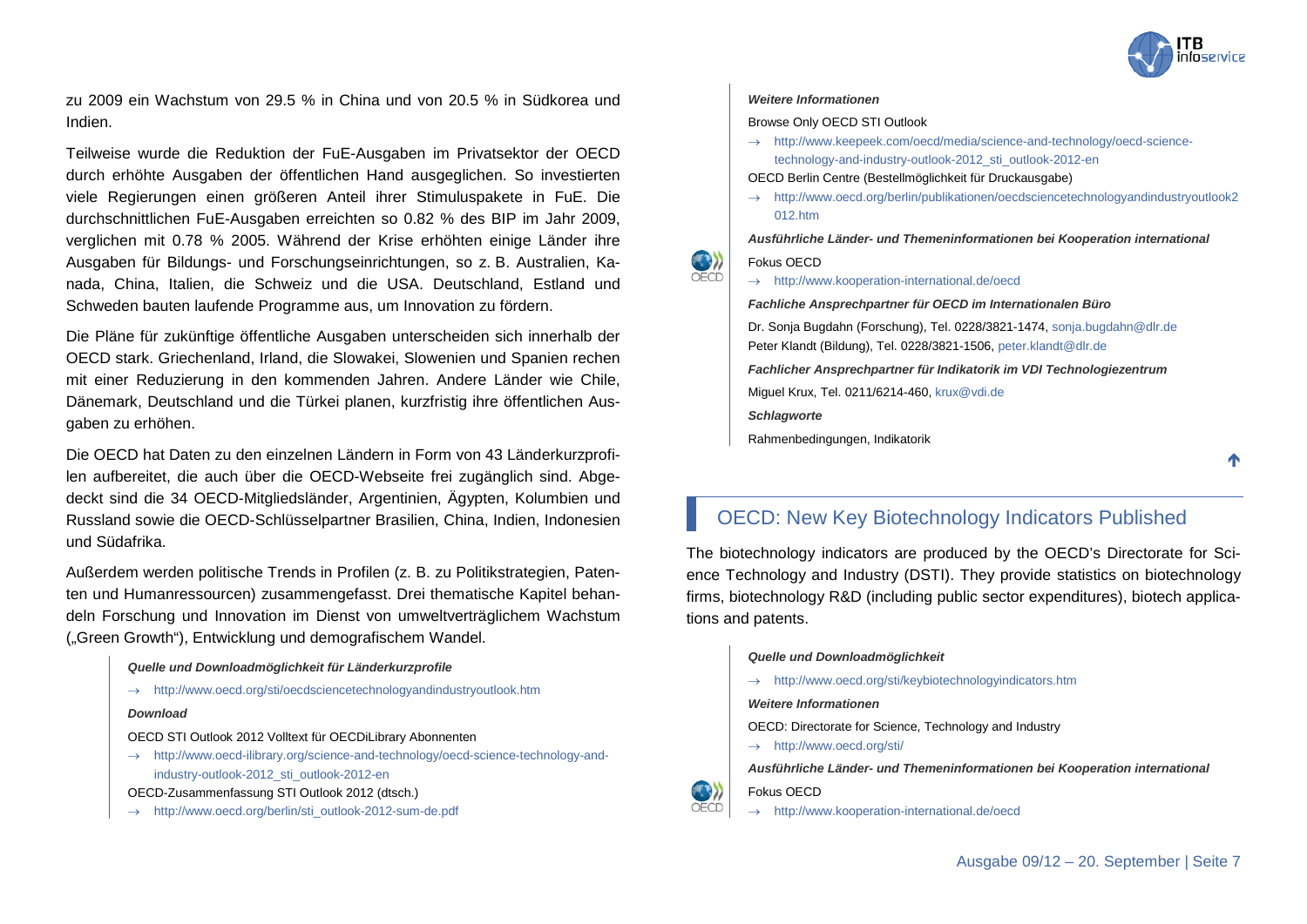

*Fachliche Ansprechpartner für OECD im Internationalen Büro* Dr. Sonja Bugdahn (Forschung), Tel. 0228/3821-1474, [sonja.bugdahn@dlr.de](mailto:sonja.bugdahn@dlr.de) Peter Klandt (Bildung), Tel. 0228/3821-1506[, peter.klandt@dlr.de](mailto:peter.klandt@dlr.de) *Fachlicher Ansprechpartner für Indikatorik im VDI Technologiezentrum* Miguel Krux, Tel. 0211/6214-460, [krux@vdi.de](mailto:krux@vdi.de) *Schlagworte* Lebenswissenschaften, Indikatorik

↑

### <span id="page-7-0"></span>South Asian Academies to Boost Science Cooperation

The first summit of South Asian science academies agreed to set up a regional network to foster science collaboration on common challenges related to infectious diseases, the environment and science education earlier this month.

The three-day summit was attended by presidents and senior scientists from the science academies of Afghanistan, Bangladesh, India, Nepal, Pakistan and Sri Lanka; as well as from Iran, Mauritius, and the 32-nation African Academy of Science.

A declaration issued at the end of the summit recommended creating a network of South Asian academies, which would meet yearly and work on areas of common concern. These include energy, including nuclear and renewables; control of infectious diseases and development of multi-disciplinary expertise and sharing of data; science education through use of information communication technologies (ICTs) as well as by providing scholarships and internships; climate change; and inclusive innovation.

Delegates accepted a proposal, by Pakistan Academy of Sciences (PAS) president Atta-ur-Rahman, that the summit should kick-start at least one interacademy activity: long-distance learning. Rahman offered to extend Pakistan's successful long-distance interactive lectures through video-conferencing, to other South Asian countries, and invited the Indian Institute of Science, Bangalore and Indian Institute of Technology to show lectures.

Other bilateral collaborations on science were formed on the sidelines of the summit. The Academy of Sciences of Afghanistan and host Indian National Science Academy (INSA) initiated steps towards closer collaboration. In addition, Rahman announced that PAS and the Nepal Academy of Sciences would work on introducing 40 PhD scholarships for masters and PhD students from Nepal. And ahead of the summit, INSA forged new formal ties with the pan-African science academy and Iran's science academy.

The conclusion of the academy summit in New Delhi coincided with a meeting of India and Pakistan's foreign ministers in Islamabad, which resulted in a proposed collaboration in the following sectors: science and technology; agriculture, including biotechnology and irrigation; health, including vaccination and drug regulation; the environment, including climate change, biodiversity and renewable energy; education; and information technology.

India's external affairs minister S M Krishna and Pakistan's foreign minister Hina Rabbani Khar also agreed to loosen the visa requirements between the two countries that have fought three wars over the disputed territory of Kashmir since becoming independent in 1947, and came close to a fourth one in 1999. The new visa agreement does not yet specify ease of visa curbs for scientists – but it raised hopes of an easier visa regime eventually for scientists from the two countries that still do not have a formal bilateral science agreement.

#### *Quelle*

→ [http://www.scidev.net/en/science-and-innovation-policy/south-south](http://www.scidev.net/en/science-and-innovation-policy/south-south-cooperation/news/south-asian-academies-to-boost-science-cooperation.html)[cooperation/news/south-asian-academies-to-boost-science-cooperation.html](http://www.scidev.net/en/science-and-innovation-policy/south-south-cooperation/news/south-asian-academies-to-boost-science-cooperation.html)

#### *Download*

Delhi Declaration of Summit of South Asian Academies

→ [http://insaindia.org/pdf/DELHI\\_DECLARATION.pdf](http://insaindia.org/pdf/DELHI_DECLARATION.pdf)

*Weitere Informationen*

Summit of South Asian Academies

 $\rightarrow$  <http://insaindia.org/summit.php>

*Ausführliche Länder- und Themeninformationen bei Kooperation international*

#### Fokus Global

→ <http://www.kooperation-international.de/global>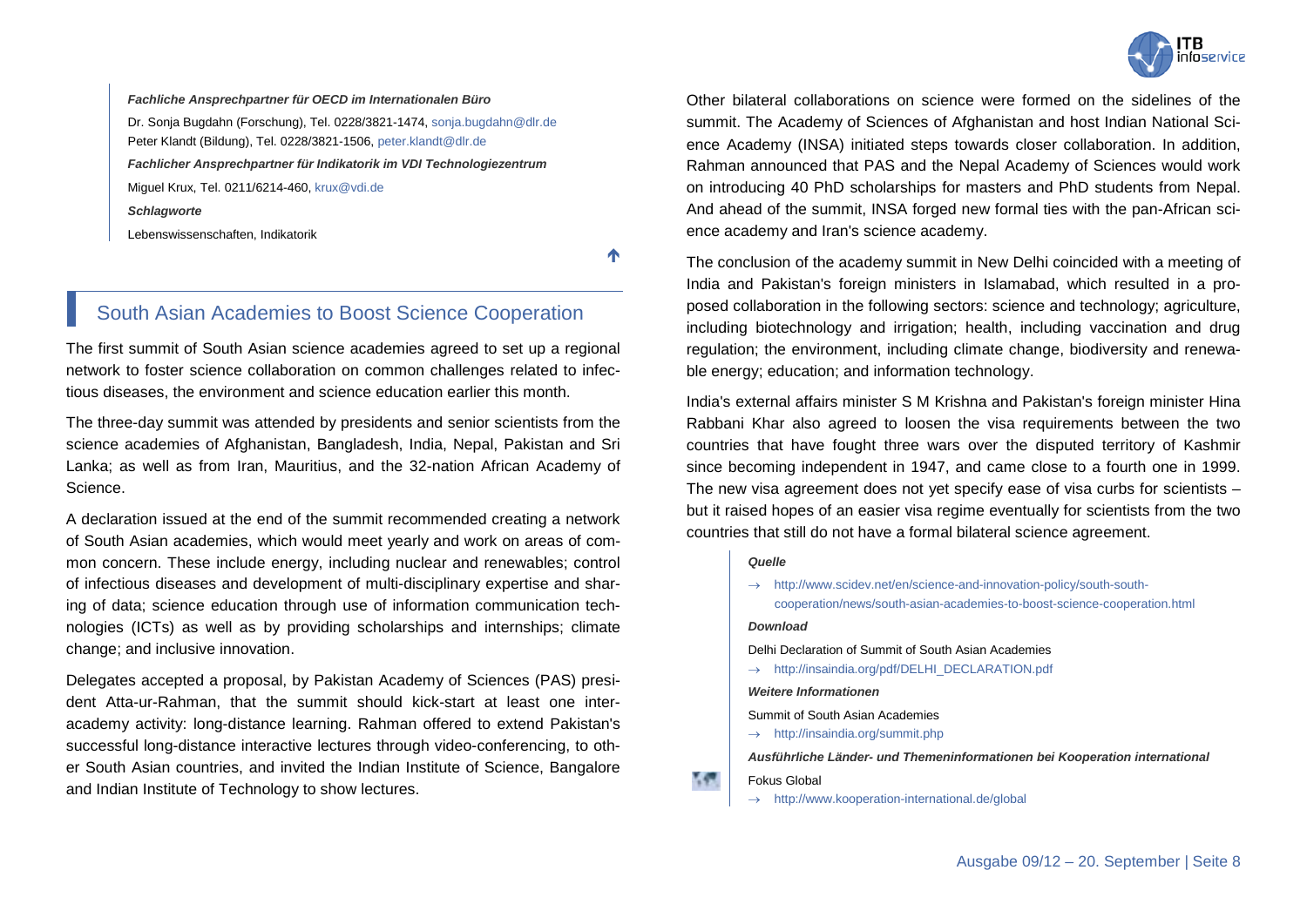

*Fachlicher Ansprechpartner für Internationalisierung im VDI Technologiezentrum*

Dr. Andreas Ratajczak, Tel. 0211/6214-494[, ratajczak@vdi.de](mailto:ratajczak@vdi.de)

*Schlagworte*

Energie, Umwelt, Lebenswissenschaften, Kommunikation, Bildung, Hochschulen, Fachkräfte, Rahmenbedingungen, Internationalisierung

 $\blacktriangle$ 

### <span id="page-8-0"></span>Rapid Growth in International Student Mobility

A global shift towards science and technology and rapid growth in international student mobility are trends impacting on the standing of the world's finest universities, according to the 2012-13 QS rankings. Universities from a record 72 countries are in the top 700 list published on 11 September.

The top 100 universities average nearly 10 % more international students this year than in 2011, "the biggest single-year increase in the rankings' nine-year history", according to the latest World University Rankings.

"The unprecedented acceleration in international recruitment reflects an escalating global battle for talent: 120,000 more international students were reported by the top 500 universities this year," said head of research Ben Sowter in a statement. "The total number of international students now exceeds 4.1 million globally."

#### *Quelle*

→ <http://www.universityworldnews.com/article.php?story=20120911125606693> *Weitere Informationen*

QS World University Rankings 2012/2013

→ <http://www.topuniversities.com/university-rankings/world-university-rankings>

*Ausführliche Länder- und Themeninformationen bei Kooperation international*

→ <http://www.kooperation-international.de/global>

*Fachlicher Ansprechpartner für Indikatorik im VDI Technologiezentrum*

Miguel Krux, Tel. 0211/6214-460, [krux@vdi.de](mailto:krux@vdi.de)

*Schlagworte*

Hochschulen, Indikatorik, Internationalisierung

### <span id="page-8-1"></span>Education Spending Rising but Access to Higher Education Remains Unequal

Governments should increase investment in early childhood programmes and maintain reasonable costs for higher education in order to reduce inequality, boost social mobility and improve people's employment prospects, according to a new OECD report.

Education at a Glance 2012 reveals stark differences between countries in the opportunities they offer young people to enter higher education, notably for children of poor families or whose parents have had a limited education.

Australia, Finland, Ireland and Sweden have the highest success rates in the OECD for young people with poorly-educated parents attaining a tertiary degree.

But in Italy, Portugal, Turkey and the United States, more than 40 % of young people from low educational backgrounds have not completed upper secondary education, and less than 20 % have attained tertiary qualifications.

Enrolling children early in formal education and keeping schools mixed in terms of social backgrounds have more impact in boosting educational equality than other factors, such as parental support or the cost of tuition fees. Addressing

Education at a Glance provides comparable national statistics about education for the 34 OECD member countries, as well as Argentina, Brazil, China, India, Indonesia, Russia, Saudi Arabia and South Africa. This year's report includes indicators on public and private spending on education, tuition fees, adult participation in education, class sizes, teacher salaries and decision-making powers of schools, and analysis of national exam systems and the criteria for attending tertiary education.

inequality early is key as little can be done to remedy poor outcomes later in school, without compromising the quality of higher education, says the OECD.

Starting school at an early age pays off in the long run: OECD's PISA tests of 15-year-olds show that, in most countries, pupils who have attended pre-primary education tend to perform better than those who have not. It also shows that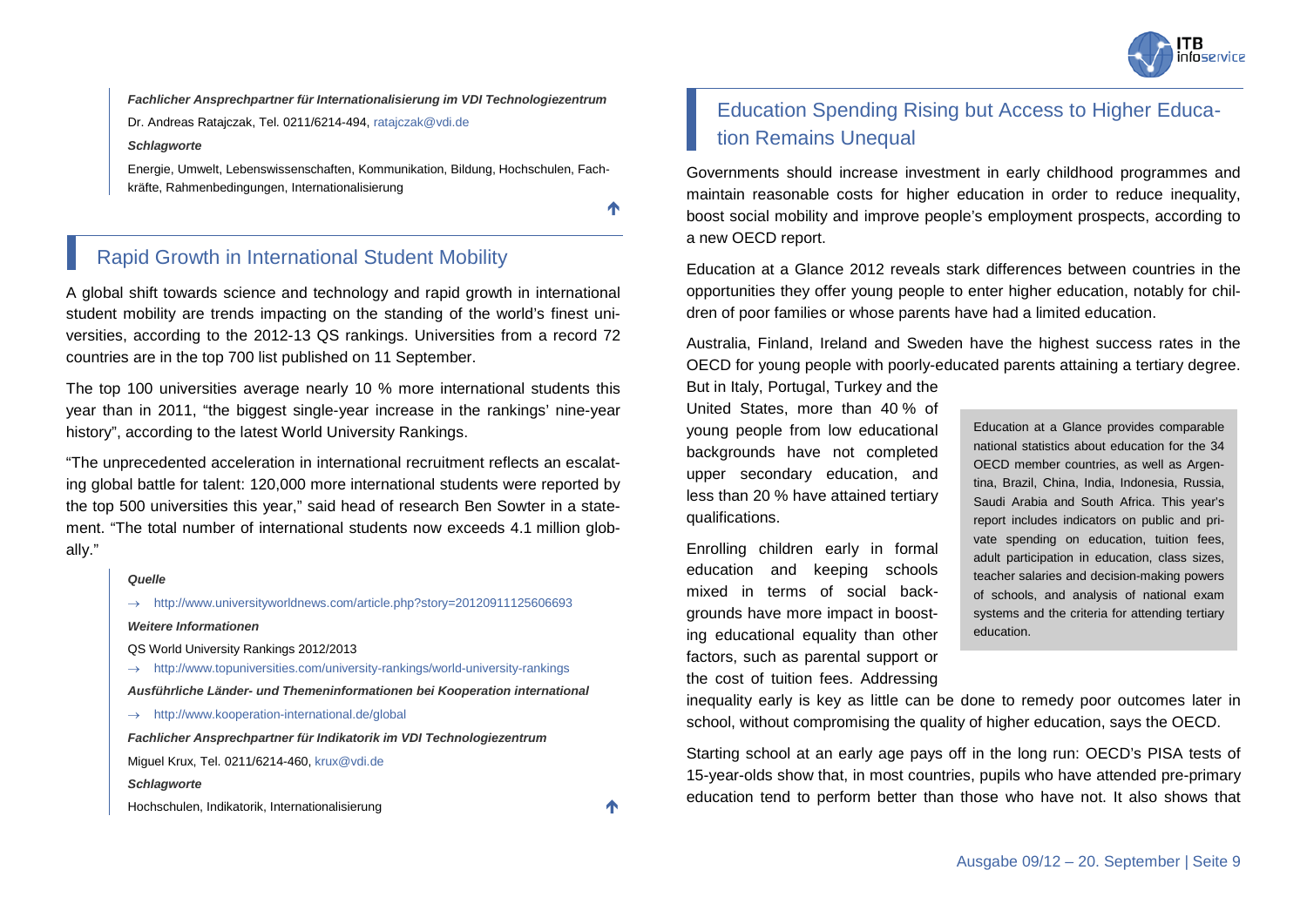

longer pre-primary education, smaller pupil-to-teacher ratios and higher public expenditure per child all enhance the positive effects of pre-primary schooling.

Public and private spending on education continued to rise, even during the economic downturn. Between 2008 and 2009, total investment – by governments, enterprises and individuals – increased in 24 out of 31 OECD countries for which data are available. But while public spending on education as a percentage of total public expenditure remained at 13 % on average across the OECD in both 2005 and 2009, it fell in 19 out of 32 countries over that period.

#### *Quelle*

→ [http://www.oecd.org/edu/educationspendingrisingbutaccesstohighereducationremain](http://www.oecd.org/edu/educationspendingrisingbutaccesstohighereducationremainsunequalinmostcountriessaysoecd.htm) [sunequalinmostcountriessaysoecd.htm](http://www.oecd.org/edu/educationspendingrisingbutaccesstohighereducationremainsunequalinmostcountriessaysoecd.htm)

#### *Download*

Fokus OECD

Education at a glance 2012

 $\rightarrow$  [http://www.oecd.org/edu/eag2012%20\(eng\)--](http://www.oecd.org/edu/eag2012%20(eng)--Ebook%20(FINAL%2011%2009%202012).pdf) [Ebook%20\(FINAL%2011%2009%202012\).pdf](http://www.oecd.org/edu/eag2012%20(eng)--Ebook%20(FINAL%2011%2009%202012).pdf)

*Ausführliche Länder- und Themeninformationen bei Kooperation international*

## O)

→ <http://www.kooperation-international.de/oecd>

*Fachliche Ansprechpartner für OECD im Internationalen Büro*

Dr. Sonja Bugdahn (Forschung), Tel. 0228/3821-1474, [sonja.bugdahn@dlr.de](mailto:sonja.bugdahn@dlr.de) Peter Klandt (Bildung), Tel. 0228/3821-1506[, peter.klandt@dlr.de](mailto:peter.klandt@dlr.de)

*Fachlicher Ansprechpartner für Indikatorik im VDI Technologiezentrum*

Miguel Krux, Tel. 0211/6214-460, [krux@vdi.de](mailto:krux@vdi.de)

*Schlagworte*

Bildung, Indikatorik

↑

#### <span id="page-9-0"></span>**EU / Europa**

### <span id="page-9-1"></span>Europas Unternehmen investieren in FuE – trotz Krise

Europäische Unternehmen wollen weiterhin mehr Geld in Forschung und Entwicklung (FuE) investieren. Zu diesem Ergebnis kommt eine Umfrage, welche die EU-Kommission Ende August 2012 veröffentlicht hat. Befragt wurden im ersten Quartal 2012 insgesamt 187 Unternehmen mit FuE-Investitionen von insgesamt fast 45 Milliarden Euro, rund 40 % der gesamten FuE-Investitionen aus 1.000 im EU-Anzeiger erfassten Unternehmen.

Die Firmen wollen ihre Investitionen um durchschnittlich 4 % pro Jahr steigern, die Software- und Computerbranche sogar um 11 % pro Jahr. Bei staatlichen Anreizen und Rahmenbedingungen zeigten sich die befragten Unternehmen zufrieden mit steuerlichen Anreizen für FuE-Investitionen (in einigen Mitgliedstaaten), aber auch mit der direkten Forschungsförderung und dem Instrument gemeinsamer FuE in öffentlich-privaten Partnerschaften. Allerdings schnitten hier europäische Förderangebote deutlich schlechter ab als die jeweils nationalen Maßnahmen.

DIHK-Position: Der DIHK kritisiert die geringe Beteiligung der Wirtschaft in der europäischen Forschungsförderung. Der auf Unternehmen entfallende Anteil dieser Fördermittel liegt aktuell gerade noch bei 23 % im Vergleich zu 60 % in den 90er-Jahren. Daher fordert der DIHK, dass die Umkehr dieses Trends in Brüssel höchste Priorität haben muss: Bei der Ausgestaltung des neuen Forschungsrahmenprogramms "Horizon 2020" ab 2013 bedarf es einer Willkommenskultur für Unternehmen in der Forschungsförderung. Forschende und Innovative Unternehmen gehören auf die Überholspur. Nach dem Vorbild von ZIM und KMU-innovativ soll "Horizon 2020" ein neues Instrument einrichten, das eine technologie- bzw. themenoffene Förderung für Unternehmen vorsieht. Dabei geht es um einen "Bottom-up-Ansatz", bei dem Unternehmen ihre Forschungsthemen mit Marktpotenzial in einem beschleunigten, standardisierten Verfahren als Forschungsgegenstand vorschlagen und eine kofinanzierte Förderung der EU-Kommission beantragen können.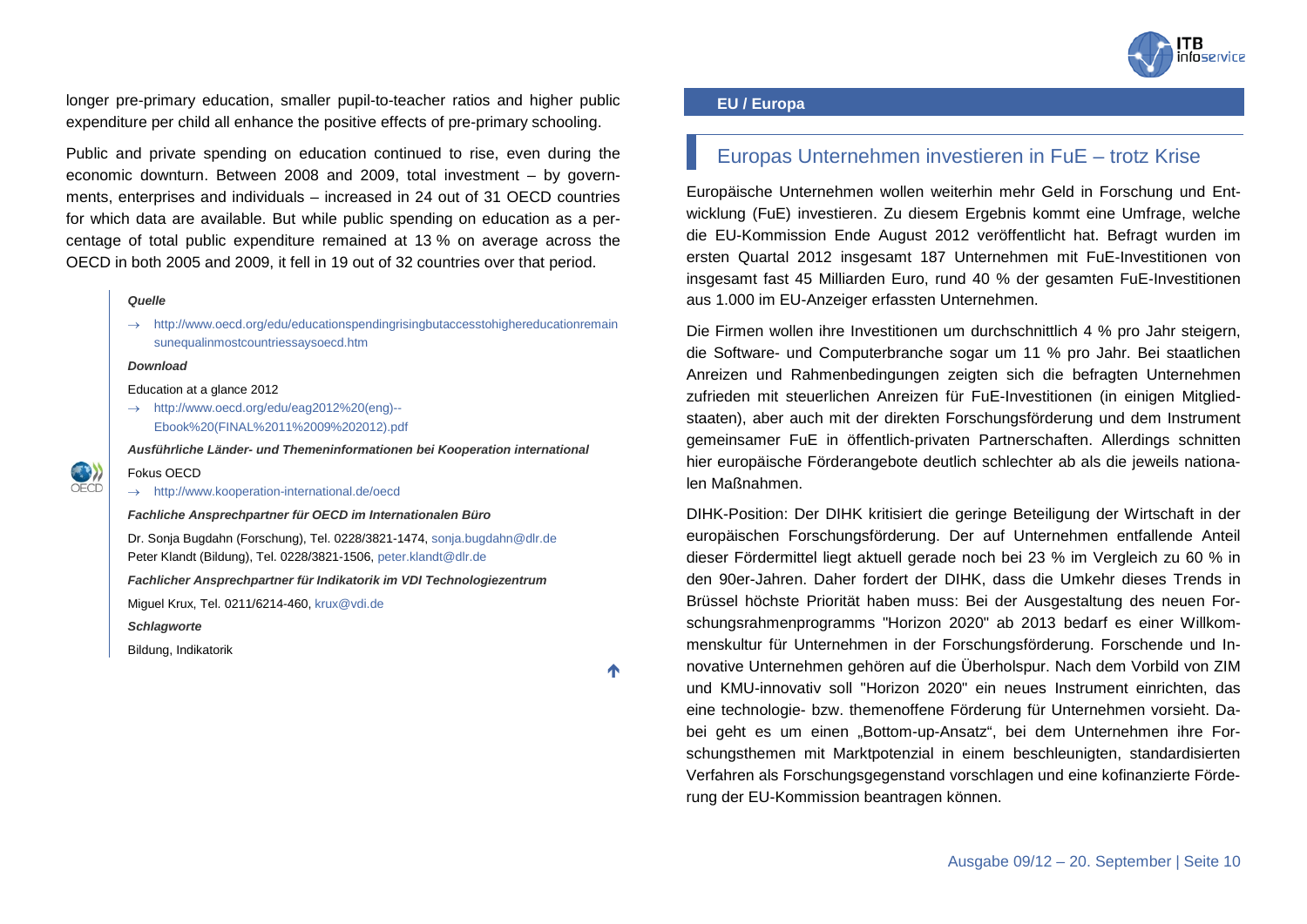# nfoservice

#### *Quelle*

→ [http://de.sitestat.com/hk/dihk/s?themenfelder.international.info.bab.bab10092012&a](http://de.sitestat.com/hk/dihk/s?themenfelder.international.info.bab.bab10092012&ns_type=pdf&ns_url=http://www.dihk.de/themenfelder/international/info/bab/2012/bab10092012/at_download/file?mdate=1347291329428) [mp;ns\\_type=pdf&ns\\_url=http://www.dihk.de/themenfelder/international/info/bab/](http://de.sitestat.com/hk/dihk/s?themenfelder.international.info.bab.bab10092012&ns_type=pdf&ns_url=http://www.dihk.de/themenfelder/international/info/bab/2012/bab10092012/at_download/file?mdate=1347291329428) [2012/bab10092012/at\\_download/file?mdate=1347291329428](http://de.sitestat.com/hk/dihk/s?themenfelder.international.info.bab.bab10092012&ns_type=pdf&ns_url=http://www.dihk.de/themenfelder/international/info/bab/2012/bab10092012/at_download/file?mdate=1347291329428)

#### *Weitere Informationen*

The 2012 EU Survey on R&D Investment Business Trends

- → [http://iri.jrc.ec.europa.eu/survey\\_2012.html](http://iri.jrc.ec.europa.eu/survey_2012.html)
- The 2011 EU Industrial R&D Investment Scoreboard
- → [http://iri.jrc.ec.europa.eu/research/scoreboard\\_2011.htm](http://iri.jrc.ec.europa.eu/research/scoreboard_2011.htm)

Deutscher Industrie- und Handelskammertag e.V. (DIHK)

→ [http://www.dihk.de](http://www.dihk.de/)

*Ausführliche Länder- und Themeninformationen bei Kooperation international*

#### Fokus EU

→ <http://www.kooperation-international.de/eu>

#### *Fachliche Ansprechpartner für EU im Internationalen Büro*

Claudia Bernarding, Tel. 0228/3821-1839[, claudia.bernarding@dlr.de](mailto:claudia.bernarding@dlr.de)

Dr. Olaf Heilmayer, Tel. 0228/3821-1443, [olaf.heilmayer@dlr.de](mailto:olaf.heilmayer@dlr.de)

*Fachliche Ansprechpartnerin für Rahmenbedingungen im VDI Technologiezentrum*

Dr. Silke Stahl-Rolf, Tel. 0211/6214-632, [stahl-rolf@vdi.de](mailto:stahl-rolf@vdi.de)

*Schlagworte*

Rahmenbedingungen, KMU, Wirtschaft und Märkte

#### <span id="page-10-0"></span>**Großbritannien**

### <span id="page-10-1"></span>Royal Society and DFID Launch Fund for African Research

A £ 15.3 million (US\$ 24 million) fund to build links between African research laboratories and strengthen their research capacity through mentoring has been launched by the Royal Society (the UK's science academy) and the UK Department for International Development (DFID). The aim is to provide equipment and training for African scientists, and to establish researcher exchange programmes between the United Kingdom and Sub-Saharan Africa.

Start-up grants of up to US\$ 39,000 will assist the formation of research consortia, and larger grants of almost US \$2 million will then support specific research programmes over a five-year period. To qualify for the larger grants, projects must involve a consortium of one UK laboratory and three African laboratories. Applications for grants will open in November 2012.

The Royal Society-DFID Africa Capacity Building Initiative will mainly fund research focusing on water and sanitation, renewable energy, and soil, and it will encourage a cross-disciplinary approach to research. It will build on the "extremely effective" Leverhulme-Royal Society Africa Awards, which were launched in 2008 to support research collaborations between the UK and Ghana or Tanzania, according to Poliakoff. But it will also expand the number of countries involved, and include French-speaking countries.

#### *Quelle*

→ [http://www.scidev.net/en/science-and-innovation-policy/r-d-in-africa/news/royal](http://www.scidev.net/en/science-and-innovation-policy/r-d-in-africa/news/royal-society-and-dfid-launch-fund-for-african-research.html)[society-and-dfid-launch-fund-for-african-research.html](http://www.scidev.net/en/science-and-innovation-policy/r-d-in-africa/news/royal-society-and-dfid-launch-fund-for-african-research.html)

#### *Weitere Informationen*

Royal Society-DFID Africa Capacity Building Initiative

→ <http://royalsociety.org/grants/schemes/africa-capacity-building/>

Leverhulme-Royal Society Africa Award

→ <http://royalsociety.org/grants/schemes/leverhulme-africa/>

Royal Society

↑

- → [http://royalsociety.org](http://royalsociety.org/)
- Department for International Development (DFID)
- $\rightarrow$  [http://www.dfid.gov.uk](http://www.dfid.gov.uk/)

*Ausführliche Länder- und Themeninformationen bei Kooperation international*

Fokus Großbritannien

 $\geq$ 

→ <http://www.kooperation-international.de/grossbritannien>

*Fachliche Ansprechpartnerin für Großbritannien im Internationalen Büro*

Dr. Ursula Henze-Schulte, Tel. 0228/3821-1808[, ursula.henze-schulte@dlr.de](mailto:ursula.henze-schulte@dlr.de)

*Fachlicher Ansprechpartner für Internationalisierung im VDI Technologiezentrum*

Dr. Andreas Ratajczak, Tel. 0211/6214-494, [ratajczak@vdi.de](mailto:ratajczak@vdi.de)

*Schlagworte*

Fachkräfte, Förderung, Internationalisierung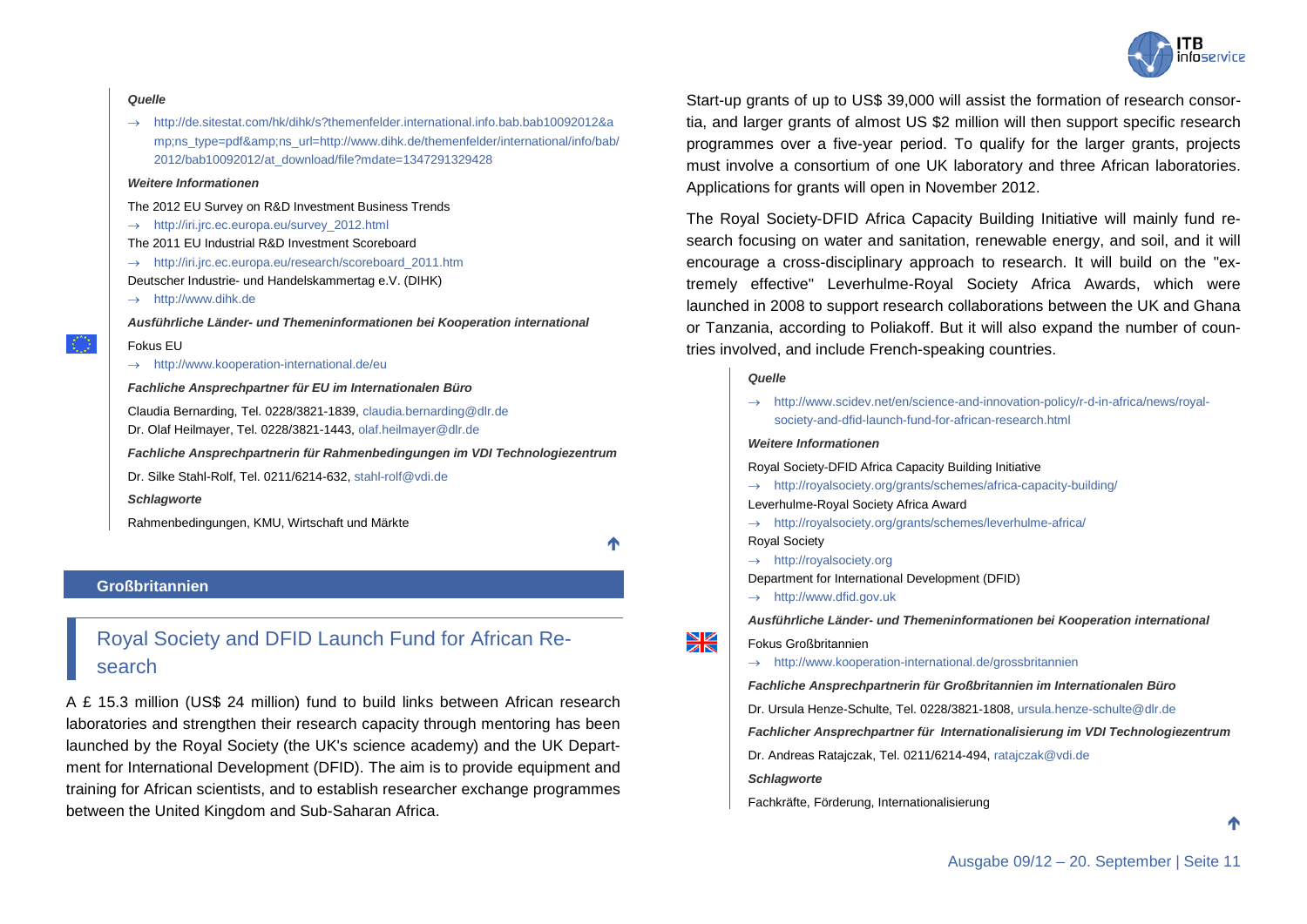

### <span id="page-11-0"></span>UK Government Invests £ 10 Million to Help Universities Move to Open Access

A £ 10 million Government investment announced earlier this month by Universities and Science Minister David Willetts will help universities with the transition to open access to publicly-funded research findings. The investment will enable a number of research-intensive UK institutions to kick-start the process of developing policies and setting up funds to meet the costs of article processing charges (APCs). This is in line with the recommendations of the Finch report on open access, published in June.

The investment will be made to 30 institutions receiving funding through Research Councils and UK higher education funding councils. It is in addition to the contribution RCUK will be making to institutions to support payment of APCs associated with open access through block funding grants from 1 April 2013 onwards. More details of this will be announced in the autumn.

The UK Funding Councils will launch a consultation this autumn on implementing a requirement that research outputs submitted to any future Research Excellence Framework (REF) should be as widely accessible as possible.

The Government has already formally responded to the Finch report on open access and accepted the main recommendations. The details of how the measures detailed in the report should be developed are being worked on by funders in consultation with universities, research institutions, authors and publishers.

#### *Quelle*

→ [http://news.bis.gov.uk/Press-Releases/Government-invests-10-million-to-help](http://news.bis.gov.uk/Press-Releases/Government-invests-10-million-to-help-universities-move-to-open-access-67fac.aspx)[universities-move-to-open-access-67fac.aspx](http://news.bis.gov.uk/Press-Releases/Government-invests-10-million-to-help-universities-move-to-open-access-67fac.aspx)

#### *Download*

The Report of the Working Group on Expanding Access to Published Research Findings, chaired by Dame Janet Finch

 $\rightarrow$  <http://www.researchinfonet.org/publish/finch/>

The Government response to the Finch report

→ [http://www.bis.gov.uk/assets/biscore/science/docs/l/12-975-letter-government](http://www.bis.gov.uk/assets/biscore/science/docs/l/12-975-letter-government-response-to-finch-report-research-publications.pdf)[response-to-finch-report-research-publications.pdf](http://www.bis.gov.uk/assets/biscore/science/docs/l/12-975-letter-government-response-to-finch-report-research-publications.pdf)

#### *Weitere Informationen*

List of institutions that will receive the additional funding

- → <http://www.rcuk.ac.uk/media/news/2012news/Pages/070912.aspx> RCUK's full open access policy
- → <http://www.rcuk.ac.uk/research/Pages/outputs.aspx>

*Ausführliche Länder- und Themeninformationen bei Kooperation international*

Fokus Großbritannien

→ <http://www.kooperation-international.de/grossbritannien>

*Fachliche Ansprechpartnerin für Großbritannien im Internationalen Büro* Dr. Ursula Henze-Schulte, Tel. 0228/3821-1808[, ursula.henze-schulte@dlr.de](mailto:ursula.henze-schulte@dlr.de) *Fachliche Ansprechpartnerin für Rahmenbedingungen im VDI Technologiezentrum* Dr. Silke Stahl-Rolf, Tel. 0211/6214-632, [stahl-rolf@vdi.de](mailto:stahl-rolf@vdi.de) *Schlagworte*

Hochschulen, Rahmenbedingungen, Förderung

↑

#### <span id="page-11-1"></span>**Kanada**

¥

### <span id="page-11-2"></span>The Canadian High Arctic Research Station

On 23 August 2012, Prime Minister Stephen Harper announced \$ 142.4 million over six years (beginning in 2012) for the construction, equipment, and fit-up of the Canadian High Arctic Research Station (CHARS) and an additional 46.2 million over six years (starting in 2012) for the CHARS Science and Technology Program. The station's Science and Technology Program will be phased in beginning in 2012.

The Prime Minister also announced that an additional \$ 26.5 million per year has been set aside, as of 2018-19, for the on-going program and operations of the station.

CHARS, which will be located in Cambridge Bay, Nunavut, will play a key role in delivering on the priorities of the Northern Strategy by strengthening Canada's position as a global leader in Arctic science and technology.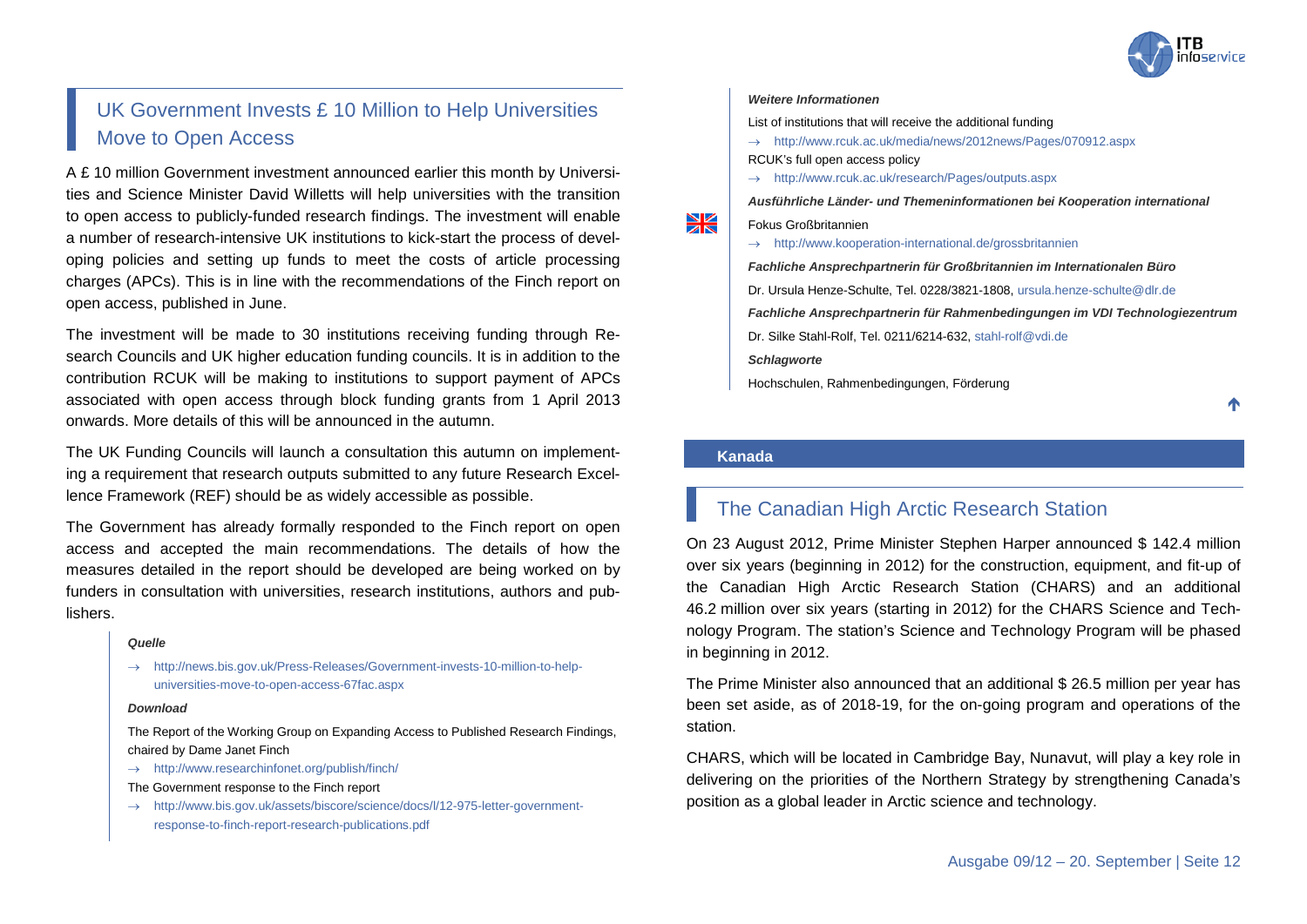

The objectives of the Canadian High Arctic Research Station, which is targeted to be operational in 2017, are to:

- Develop and diversify the economy in Canada's Arctic;
- Support the effective stewardship of Canada's Arctic lands, waters, and resources;
- Create a hub for scientific activity in Canada's vast and diverse Arctic;
- Promote self-sufficient, vibrant, and healthy Northern communities;
- Inspire and build capacity through training, education and outreach; and,
- Enhance Canada's visible presence in the Arctic and strengthen Canada's leadership on Arctic issues.

As the Science and Technology Program is phased in, it will provide Northerners with skills and experience to better participate in the labour force, from mining and energy, to natural resource and wildlife management, and to health and life sciences. It is estimated that the construction of the station will generate up to 150 jobs locally, across the North and in more specialized sectors in other parts of Canada.

The Station will also contribute to the development and diversification of Northern economies. Canada needs to know its North in order to effectively exercise sovereignty and stewardship of Canada's Arctic lands, waters and resources. CHARS will anchor a year-round research presence in Canada's Arctic to serve Canada and the world.

The Station is mandated to undertake and broker science and technology focused on solutions in four priority areas:

- Resource development
- Exercising sovereignty
- Environmental stewardship and climate change
- Strong and healthy communities

A key goal for CHARS is capacity building for Northerners and Aboriginal peoples in particular. Academic institutions in the North such as Nunavut Arctic College, which has a campus in Cambridge Bay, territorial governments, industry, and organizations representing northern Aboriginal peoples are well placed to

contribute to the S&T Program while strengthening Northern participation in and leadership of Arctic science and technology. Relationships will be developed with southern academic institutions to determine opportunities for partnership such as joint research projects, the establishment of field courses, and academic postings at CHARS.

The Government of Canada is committed to improving the quality of life of Northerners to better understand the North, and to exercise sovereignty over Canadian territory. As global interest in the North increases, Canada is taking a leadership role in shaping the stewardship and responsible development of the Arctic and has articulated a clear vision for a strong and prosperous North through its Northern Strategy.

#### *Quelle*

→ <http://news.gc.ca/web/article-eng.do?nid=692159>

*Weitere Informationen*

- Canadian High Arctic Research Station (CHARS)
- → [http://www.science.gc.ca/Canadian\\_High\\_Arctic\\_Research\\_Station-WS74E65368-](http://www.science.gc.ca/Canadian_High_Arctic_Research_Station-WS74E65368-1_En.htm) [1\\_En.htm](http://www.science.gc.ca/Canadian_High_Arctic_Research_Station-WS74E65368-1_En.htm)

*Ausführliche Länder- und Themeninformationen bei Kooperation international*

#### $\mathbf{W}$ Fokus Kanada

→ <http://www.kooperation-international.de/kanada>

*Fachliche Ansprechpartnerin für Kanada im Internationalen Büro*

Dr. Barbara Hellebrandt, Tel. 0228/3821-1433, [barbara.hellebrandt@dlr.de](mailto:barbara.hellebrandt@dlr.de)

*Fachlicher Ansprechpartner für FuE-Infrastruktur im VDI Technologiezentrum*

Dr. Raimund Glitz, Tel. 0211/6214-546[, glitz@vdi.de](mailto:glitz@vdi.de)

*Schlagworte*

Umwelt, Bildung, Berufliche Bildung, FuE-Infrastruktur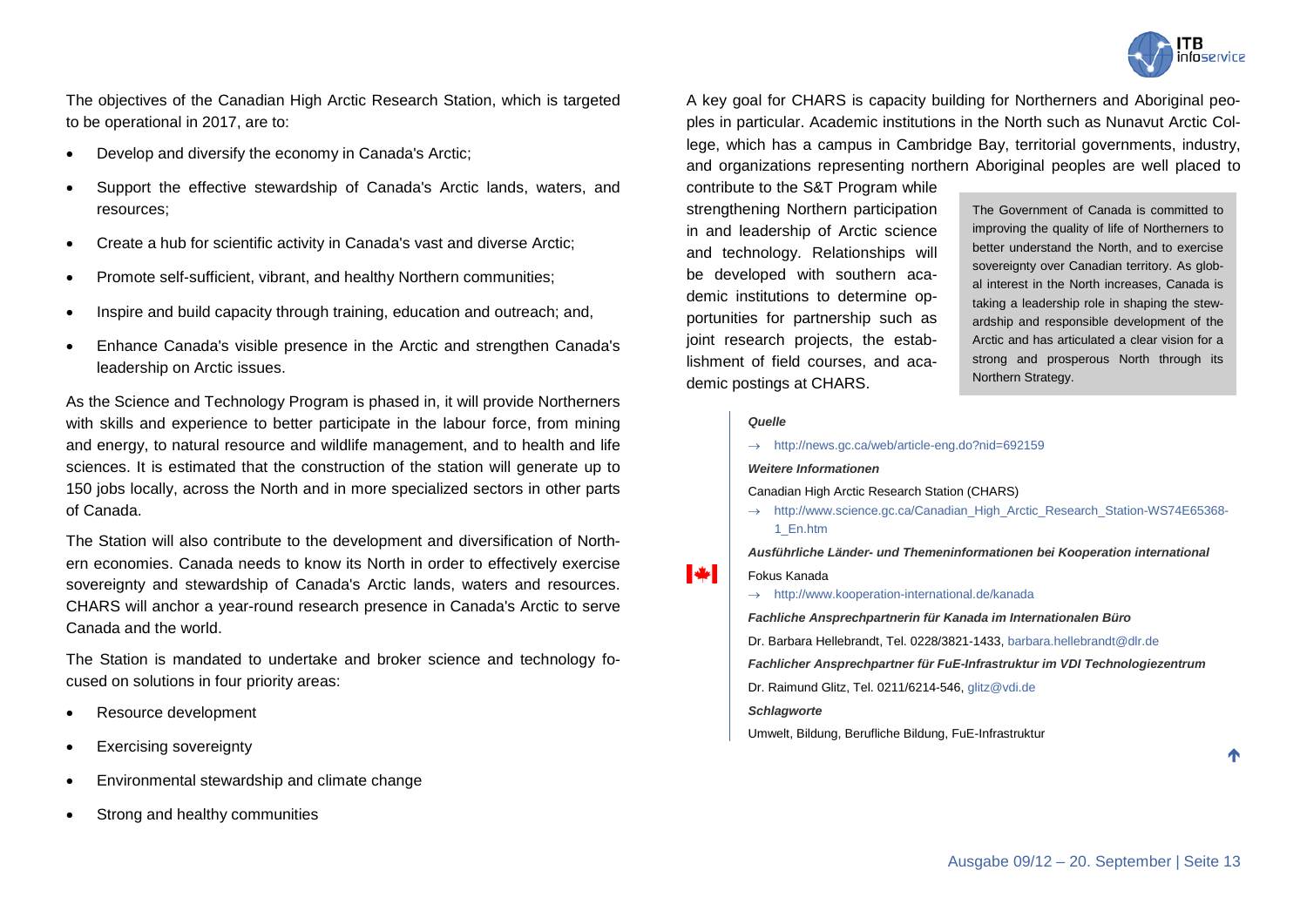

### <span id="page-13-0"></span>Harper Government Supports Innovative Renewable Energy Project and Innovation in British Columbia

Wai Young, Member of Parliament for Vancouver South, participated in the official opening of the Bioenergy Research and Demonstration Facility at the University of British Columbia (UBC).

This project funded by the Government of Canada converts local, renewable wood fuel to energy by means of a biomass gasification technology. Once completed, this facility will produce approximately two megawatts of electricity – enough to power approximately 1,500 homes. It will also provide approximately 12 % of the campus demand for heat.

This research lab is the first facility of its kind in North America, and was recently voted in KPMG's Infrastructure 100: World Cities Edition as one of the 100 most innovative and inspiring urban infrastructure projects in the world.

The Harper Government announced \$ 13.7 million in funding for this innovative renewable energy laboratory in February 2011.

#### *Quelle*

 $\mathbf{v}$ 

→ <http://www.nrcan.gc.ca/media-room/news-release/2012/6521>

*Ausführliche Länder- und Themeninformationen bei Kooperation international* Fokus Kanada → <http://www.kooperation-international.de/kanada>

*Fachliche Ansprechpartnerin für Kanada im Internationalen Büro* Dr. Barbara Hellebrandt, Tel. 0228/3821-1433[, barbara.hellebrandt@dlr.de](mailto:barbara.hellebrandt@dlr.de) *Fachlicher Ansprechpartner für FuE-Infrastruktur im VDI Technologiezentrum* Dr. Raimund Glitz, Tel. 0211/6214-546[, glitz@vdi.de](mailto:glitz@vdi.de) *Schlagworte* Energie, FuE-Infrastruktur

↑

≋≡

#### <span id="page-13-1"></span>**USA**

### <span id="page-13-2"></span>International Collaboration Key to Science and Engineering Globalization

International collaboration is a key aspect of the globalization of science and engineering. A recent report and data evaluation released by the National Science Foundation (NSF) showed that one in six scientists and engineers in the United States reported working with individuals in other countries in a given week. International collaboration was more likely to occur among persons working in the for-profit sector, men, and those with higher levels of educational attainment. Individuals who earned postsecondary degrees both in the United States and abroad reported the highest levels of international collaboration.

The InfoBrief released by NSF examines the profile of U.S. scientists and engineers who work with colleagues in other countries, the means of communication they used, and the relationship between work activities in their principal job and the extent to which they collaborated internationally. Data are from 2006, the only year data on international collaboration were collected.

#### *Quelle*

| $\rightarrow$                                               | http://www.nsf.gov/news/news_summ.jsp?cntn_id=125318&org=NSF&from=news                                                                        |
|-------------------------------------------------------------|-----------------------------------------------------------------------------------------------------------------------------------------------|
|                                                             | <b>Download</b>                                                                                                                               |
| $\rightarrow$                                               | International Collaborations of Scientists and Engineers in the United States<br>http://www.nsf.gov/statistics/infbrief/nsf12323/nsf12323.pdf |
|                                                             | <b>Weitere Informationen</b>                                                                                                                  |
| $\rightarrow$                                               | National Science Foundation (NSF)<br>http://www.nsf.gov                                                                                       |
|                                                             | Ausführliche Länder- und Themeninformationen bei Kooperation international                                                                    |
|                                                             | Fokus USA                                                                                                                                     |
| $\rightarrow$                                               | http://www.kooperation-international.de/usa                                                                                                   |
| Fachliche Ansprechpartnerin für USA im Internationalen Büro |                                                                                                                                               |
|                                                             | Dr. Barbara Hellebrandt, Tel. 0228/3821-1433, barbara.hellebrandt@dlr.de                                                                      |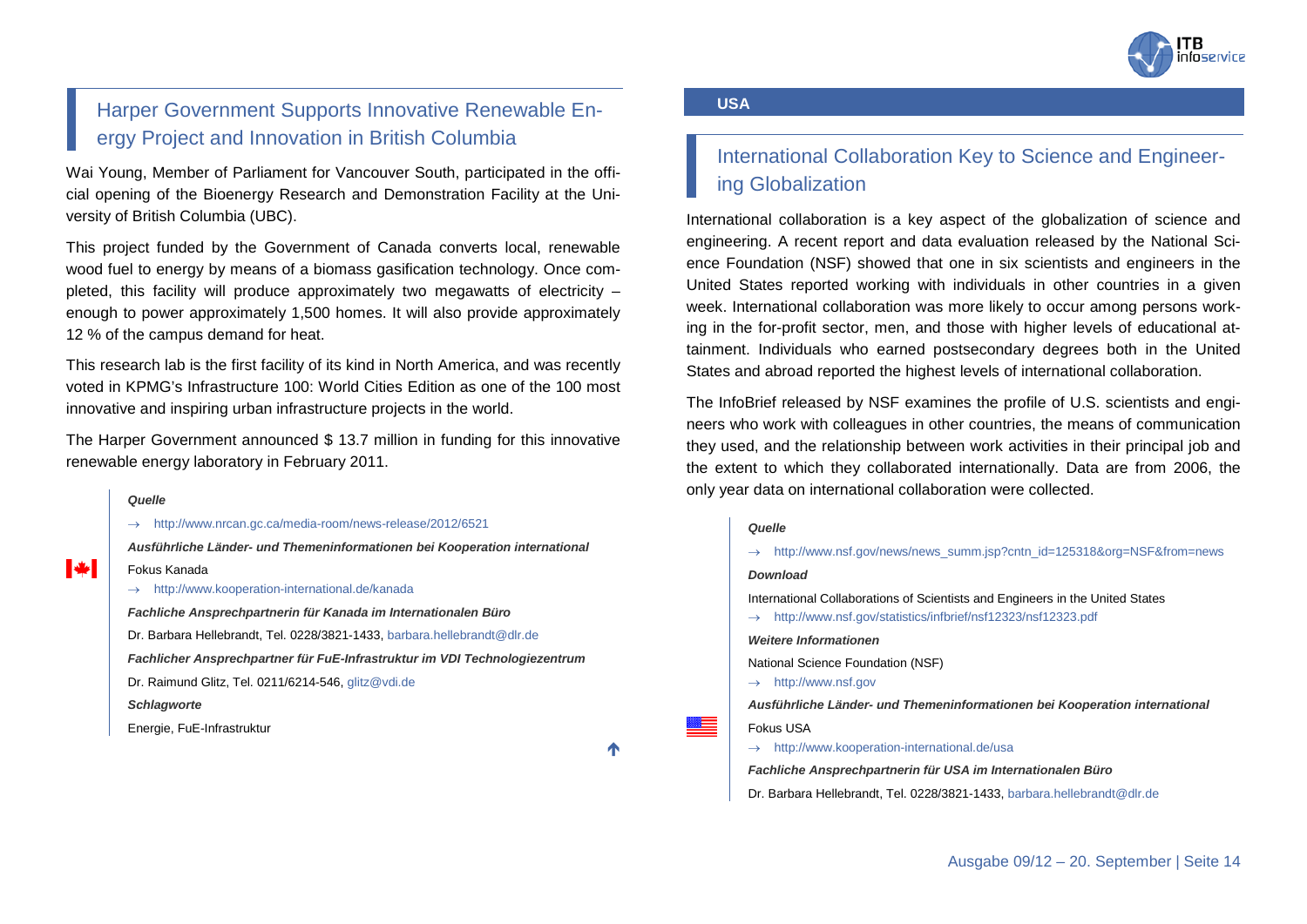

*Fachlicher Ansprechpartner für Internationalisierung im VDI Technologiezentrum* Dr. Andreas Ratajczak, Tel. 0211/6214-494[, ratajczak@vdi.de](mailto:ratajczak@vdi.de)

*Schlagworte*

Indikatorik, Internationalisierung

不

### <span id="page-14-0"></span>Engineering Research Centers Awarded \$ 55.5 Million to Innovate in Nanoscale Science and Engineering

The National Science Foundation (NSF) recently awarded \$ 55.5 million to university consortia to establish three new Engineering Research Centers (ERCs) that will advance interdisciplinary nanosystems research and education in partnership with industry.

Over the next five years, these Nanosystems ERCs, or NERCS, will advance knowledge and create innovations that address significant The NERCs will be a part of NSF's contributions to the National Nanotechnology Initiative, which is a government-wide activity designed to ensure that investments in this area are made in a coordinated and timely manner and to accelerate the pace of revolutionary nanotechnology discoveries. A long-term view for nanotechnology research and education needs is documented in the 2010 NSF/WTEC report, "Nanotechnology Research Directions for Societal Needs in 2020."

societal issues, such as the human health and environmental implications of nanotechnology. At the same time, they will advance the competitiveness of U.S. industry. The centers will support research and innovation in electromagnetic systems, mobile computing and energy technologies, nanomanufacturing, and health and environmental sensing.

Since 1985, NSF's ERC program has fostered extensive collaborations to create technological breakthroughs for new products and services and to prepare U.S. engineering graduates for successful participation in the global economy. The three centers launched this year, as part of the third generation of NSF ERCs, place increased emphasis on innovation and entrepreneurship, partnerships with small research firms in translational research, education of an innovative engineering workforce, and international collaboration and cultural exchange.

The NERCs are expected to create transformational science and engineering platforms for the respective fields of nanoscale research, education, and innovation. As appropriate to its particular areas of research, each NERC will include the societal and environmental implications of the nano-enabled scientific and technological breakthroughs.

The NERCs will link with the resources of NSF's Network for Computational Nanotechnology as the main cyber-platform for dissemination of computational and simulation tools and educational materials. Additionally, the centers will leverage the experimental resources of the NSF National Nanotechnology Infrastructure Network.

#### *Quelle*

→ [http://www.nsf.gov/news/news\\_summ.jsp?cntn\\_id=125280&org=NSF&from=news](http://www.nsf.gov/news/news_summ.jsp?cntn_id=125280&org=NSF&from=news)

#### *Download*

Nanotechnology Research Directions for Societal Needs in 2020

→ [http://www.wtec.org/nano2/Nanotechnology\\_Research\\_Directions\\_to\\_2020/Nano\\_R](http://www.wtec.org/nano2/Nanotechnology_Research_Directions_to_2020/Nano_Resarch_Directions_to_2020.pdf) [esarch\\_Directions\\_to\\_2020.pdf](http://www.wtec.org/nano2/Nanotechnology_Research_Directions_to_2020/Nano_Resarch_Directions_to_2020.pdf)

#### *Weitere Informationen*

ERC Program

- → [http://www.erc-assoc.org](http://www.erc-assoc.org/)
- National Nanotechnology Initiative (NNI)
- → [http://nano.gov](http://nano.gov/)
- National Nanotechnology Initiative at NSF
- → <http://www.nsf.gov/nano>

*Ausführliche Länder- und Themeninformationen bei Kooperation international*

Fokus USA

▩▬

→ <http://www.kooperation-international.de/usa>

*Fachliche Ansprechpartnerin für USA im Internationalen Büro*

Dr. Barbara Hellebrandt, Tel. 0228/3821-1433, [barbara.hellebrandt@dlr.de](mailto:barbara.hellebrandt@dlr.de)

*Fachliche Ansprechpartnerin für Innovation im VDI Technologiezentrum*

Dr. Silke Stahl-Rolf, Tel. 0211/6214-632, [stahl-rolf@vdi.de](mailto:stahl-rolf@vdi.de)

#### *Schlagworte*

Schlüsseltechnologien, Umwelt, Lebenswissenschaften, Innovation, Kooperation Wissenschaft- Wirtschaft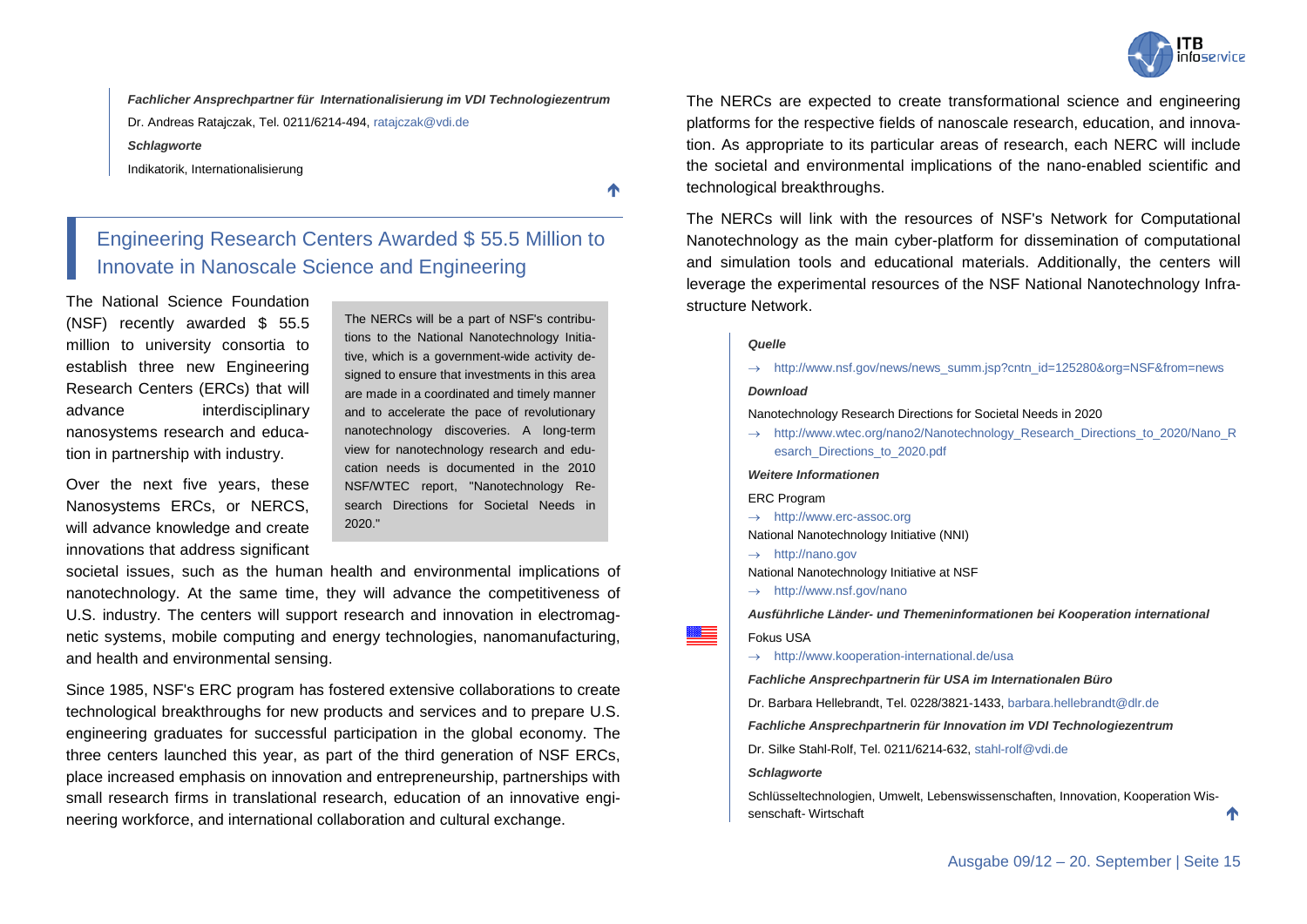

↑

### <span id="page-15-0"></span>NIH Continues Its Commitment to High Risk-High Reward Research

Eighty-one awards are being given to pursue visionary science that exhibit the potential to transform scientific fields and speed the translation of research into improved health, under the High Risk-High Reward program supported by the National Institutes of Health Common Fund.

"The Common Fund High Risk-High Reward program provides opportunities for innovative investigators in any area of health research to take risks when the potential impact in biomedical and behavioral science is high," said NIH Director Francis S. Collins, M.D., Ph.D.

The NIH Director's Pioneer, New Innovator, and Transformative Research awards encourage creative thinkers to pursue exciting and innovative ideas about biomedical and behavioral research. The Pioneer award, established in 2004, challenges investigators at all career levels to develop highly innovative approaches that have the potential to produce a high impact on a broad area of biomedical or behavioral research. The Transformative Research awards program, established in 2009, promotes cross-cutting, interdisciplinary approaches and is open to individuals and teams of investigators who propose research that has the potential to create or overturn fundamental paradigms. The New Innovator award initiative, established in 2007, supports investigators who are within 10 years of their terminal degree or clinical residency, but who have not yet received a Research Project Grant (R01) or equivalent NIH grant, to conduct exceptionally innovative research.

In 2012, the NIH is awarding 10 Pioneer awards, 51 New Innovator awards, and 20 Transformative Research awards. The total funding, which represents contributions from the NIH Common Fund and multiple NIH institutes and centers, is approximately \$ 155 million.

#### *Quelle*

→ <http://www.nih.gov/news/health/sep2012/od-13.htm>

#### *Weitere Informationen*

National Institutes of Health

 $\rightarrow$  <http://www.nih.gov/>

*Ausführliche Länder- und Themeninformationen bei Kooperation international* Fokus USA

→ <http://www.kooperation-international.de/usa>

*Fachliche Ansprechpartnerin für USA im Internationalen Büro* Dr. Barbara Hellebrandt, Tel. 0228/3821-1433, [barbara.hellebrandt@dlr.de](mailto:barbara.hellebrandt@dlr.de) *Fachliche Ansprechpartnerin für Innovation im VDI Technologiezentrum* Dr. Silke Stahl-Rolf, Tel. 0211/6214-632, [stahl-rolf@vdi.de](mailto:stahl-rolf@vdi.de) *Schlagworte* Lebenswissenschaften, Innovation

#### <span id="page-15-1"></span>**Australien**

≋≡

### <span id="page-15-2"></span>Launch of the AusAID Research Strategy 2012-16 and the AusAID Development Research Awards Scheme (ADRAS) 2012

AusAID has released its Research Strategy for 2012-16 setting out how they will fund research over the next four years. It will help them work with their research partners more effectively and to increase the impact of research for the world's poorest people.

The Australian Government is now calling for proposals for the 2012 round of the AusAID Development Research Awards Scheme. AusAID is offering competitive grants to researchers within Australia and internationally to support long term primary research on priority themes.

AusAID funds research to improve the relevance, quality and effectiveness of Australian aid in developing countries. The research assists decision-making and plays a lead role in finding solutions to development challenges and opportunities.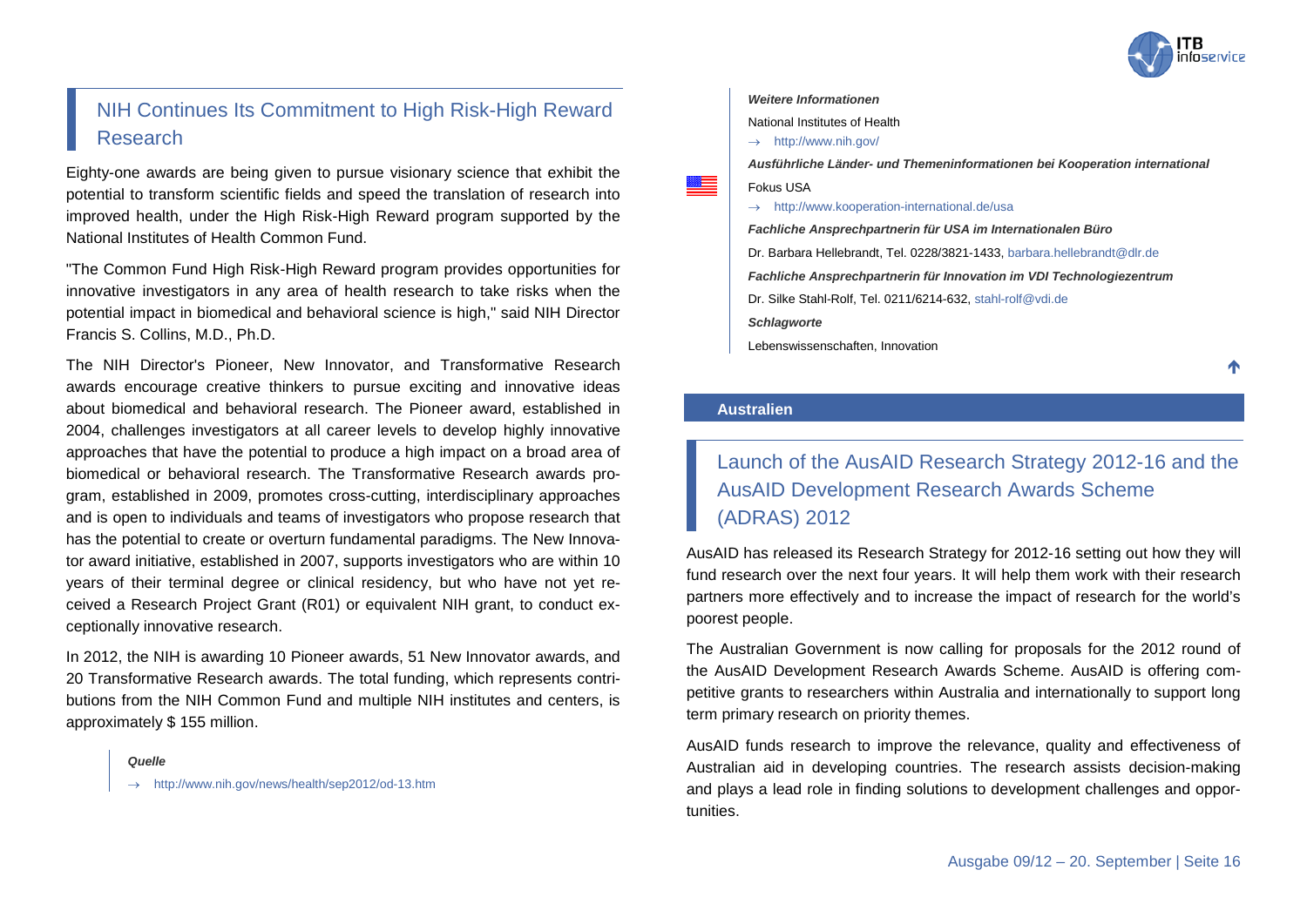

AusAID's Research Strategy 2012-16 aims to increase the relevance, quality and effectiveness of research they fund by:

- Setting research priorities to guide research investment
- Increasing the proportion of competitively funded research
- Enhancing performance oversight and quality through stronger central governance and support
- Improving access to and transparency of research results
- Building capacity to undertake and use research in Australia and our partner countries

#### *Quelle*

→ <http://www.ausaid.gov.au/HotTopics/Pages/Display.aspx?QID=744>

#### *Download*

AusAID Research Strategy 2012–16

→ <http://www.ausaid.gov.au/research/Documents/research-strategy-2012-16.pdf>

#### *Weitere Informationen*

AusAID Development Research Awards Scheme

<http://www.ausaid.gov.au/research/Pages/adras.aspx>

#### Australian AID - AusAID

 $\rightarrow$  [http://www.ausaid.gov.au](http://www.ausaid.gov.au/)

*Ausführliche Länder- und Themeninformationen bei Kooperation international*

- Fokus Australien
- $\rightarrow$  <http://www.kooperation-international.de/australien>

*Fachlicher Ansprechpartner für Australien im Internationalen Büro*

Dr. Hans-Jörg Stähle, Tel. 0228/3821-1403[, hans.staehle@dlr.de](mailto:hans.staehle@dlr.de)

*Fachlicher Ansprechpartner für Internationalisierung im VDI Technologiezentrum*

Dr. Andreas Ratajczak, Tel. 0211/6214-494[, ratajczak@vdi.de](mailto:ratajczak@vdi.de)

#### *Schlagworte*

Rahmenbedingungen, Förderung, Internationalisierung

↑

÷, ≫k

### <span id="page-16-0"></span>Release of AusAID's Draft Medical Research Strategy

AusAID is seeking comments on a draft Medical Research Strategy which outlines a plan to invest in medical technology and innovations that will help save lives in the Asia-Pacific region.

In an Effective Aid Program for Australia, the Australian Government signalled its support (in principle) for 'more aid funding for research by Australian and international institutions, particularly in medicine'.

Once finalised, AusAID's Medical Research Strategy will guide future research.

The draft Medical Research Strategy outlines how AusAID will support research to:

- create new medical products such as diagnostics, drugs or vaccines
- improve clinical treatment of people in poor communities.

Investing in medical research will also address the failure of commercial markets to invest in diseases that primarily affect the poor. For example, between 1974 and 2004, only 21 of the 1,556 new drugs that came onto the market were for neglected and poverty-related diseases.

#### *Quelle*

→ <http://www.ausaid.gov.au/HotTopics/Pages/Display.aspx?QID=755>

*Download*

#### Draft Medical Research Strategy

→ [http://www.ausaid.gov.au/aidissues/health/Documents/medical-research-strategy](http://www.ausaid.gov.au/aidissues/health/Documents/medical-research-strategy-draft.pdf)[draft.pdf](http://www.ausaid.gov.au/aidissues/health/Documents/medical-research-strategy-draft.pdf)

#### *Weitere Informationen*

Australian AID - AusAID

→ [http://www.ausaid.gov.au](http://www.ausaid.gov.au/)

*Ausführliche Länder- und Themeninformationen bei Kooperation international*

Fokus Australien

→ <http://www.kooperation-international.de/australien>

*Fachlicher Ansprechpartner für Australien im Internationalen Büro*

Dr. Hans-Jörg Stähle, Tel. 0228/3821-1403[, hans.staehle@dlr.de](mailto:hans.staehle@dlr.de)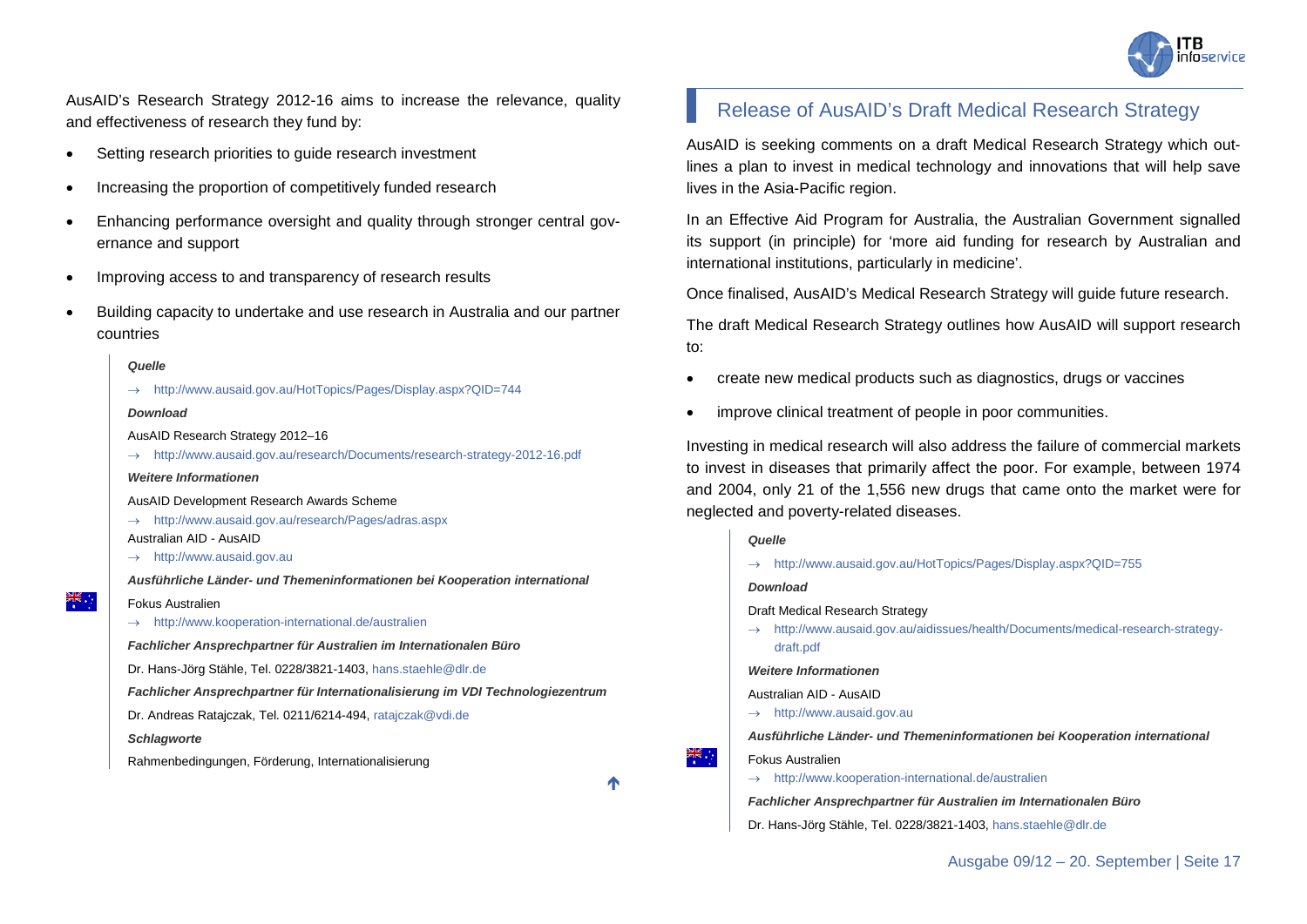

*Fachlicher Ansprechpartner für Internationalisierung im VDI Technologiezentrum*

Dr. Andreas Ratajczak, Tel. 0211/6214-494[, ratajczak@vdi.de](mailto:ratajczak@vdi.de)

#### *Schlagworte*

Lebenswissenschaften, Internationalisierung

↑

#### <span id="page-17-0"></span>**Brasilien**

### <span id="page-17-1"></span>I.T. Maior Will Receive Investments of BRL 500 Million

The Ministry of Science, Technology and Innovation (MCTI) launched the Strategic Program for Software and IT Services in São Paulo last month. The 'IT Maior' program seeks to develop the Information Technology (IT) software and services sector. With investments of approximately BRL 500 million (ca. € 193 million) planned for the period 2012-2015, 'IT Maior' is structured around five pillars: economic and social development, international positioning, innovation and entrepreneurship, scientific, technology & innovation, and competitiveness. The resources will be subsidized by the Studies and Projects Fund (FINEP/MCTI) and the National Council of Technological and Scientific Development (CNPq/MCTI).

'IT Maior' includes actions such as acceleration of the development of technology-based companies, the consolidation of digital ecosystems, preference in government procurement for software using national technology, training young people to work in I.T., and attracting global research centers.

"We want to grow software production in Brazil at a very high rate – that growth represents income for the country, generating cash flow for businesses and creation of skilled jobs for Brazilians. Brazilian software must compete with foreign products", said the Minister of Science, Technology and Innovation, Marco Antonio Raupp.

The Secretary for Information Technology Policy at the MCTI, Virgilio Almeida, said that one of the biggest challenges of the program will be to reduce the gap in science and technology that separates Brazil from more developed nations. "The Brazilian IT sector already has 73,000 companies and had a turnover of US\$ 37 billion in 2011, that is to say that our industry has the capability. 'IT Maior' seeks to develop this sector, which brings innovation and accelerates the development of other sectors of the country's economy", said Virgilio.

#### *Quelle*

→ [http://www.brasil.gov.br/news/history/2012/08/21/i.t.-maior-will-receive-investments](http://www.brasil.gov.br/news/history/2012/08/21/i.t.-maior-will-receive-investments-of-r-500-million/newsitem_view?set_language=en)[of-r-500-million/newsitem\\_view?set\\_language=en](http://www.brasil.gov.br/news/history/2012/08/21/i.t.-maior-will-receive-investments-of-r-500-million/newsitem_view?set_language=en)

#### *Weitere Informationen*

Ministry of Science, Technology and Innovation (MCTI)

 $\rightarrow$  [http://www.mcti.gov.br](http://www.mcti.gov.br/)

Studies and Projects Fund (FINEP/MCTI)

→ [http://www.finep.gov.br](http://www.finep.gov.br/)

National Council of Technological and Scientific Development (CNPq/MCTI)

 $\rightarrow$  [http://www.cnpq.br](http://www.cnpq.br/)

*Ausführliche Länder- und Themeninformationen bei Kooperation international*

#### Fokus Brasilien

 $\hat{\bullet}$ 

 $\rightarrow$  <http://www.kooperation-international.de/brasilien>

*Fachlicher Ansprechpartner für Brasilien im Internationalen Büro*

Dr. Matthias Frattini, Tel. 0228/3821-1434[, matthias.frattini@dlr.de](mailto:matthias.frattini@dlr.de)

*Fachliche Ansprechpartnerin für Innovation im VDI Technologiezentrum*

Dr. Silke Stahl-Rolf, Tel. 0211/6214-632, [stahl-rolf@vdi.de](mailto:stahl-rolf@vdi.de)

*Schlagworte*

Schlüsseltechnologien, Förderung, Innovation, Wirtschaft und Märkte

### <span id="page-17-2"></span>Brazil Joins International Marine Research Effort

Brazil recently joined an international marine research effort to document environmental change by monitoring and sampling the unseen world beneath the sea floor. The country's inclusion made it the newest of 26 member countries in the Integrated Ocean Drilling Program (IODP).

IODP scientists conduct research aboard specialized scientific drilling vessels to advance understanding of the Earth through drilling, coring, monitoring and documenting Earth processes and effects, solid Earth cycles, the subsurface biosphere, and geodynamics.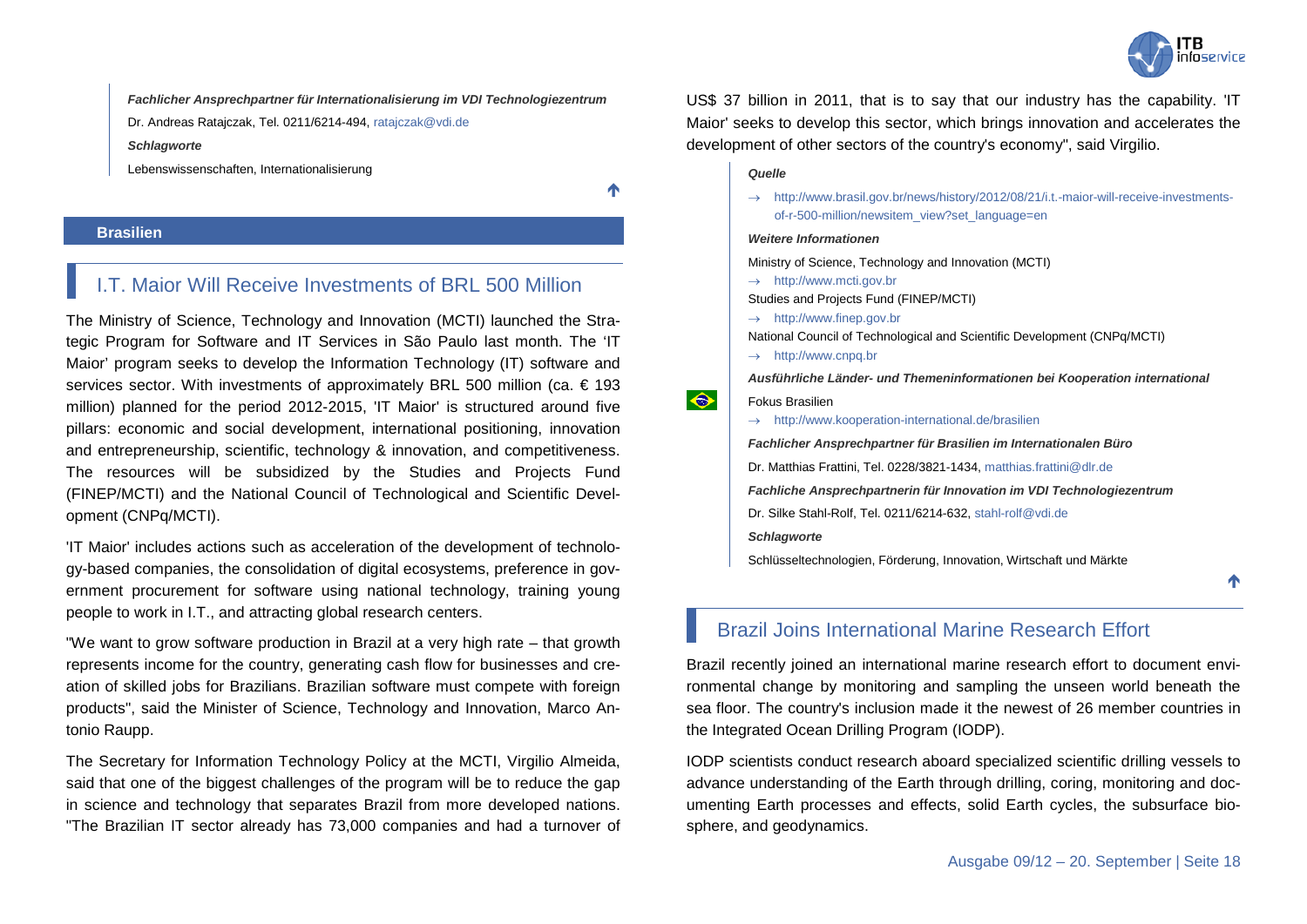

The first IODP expedition with Brazilian researchers will begin in two weeks off the coast of Costa Rica. Scientists plan to learn more about the processes that trigger large earthquakes. The research will take place aboard the drill ship JOIDES Resolution as part of the Costa Rica Seismogenesis Project. Geoscientists will investigate an erosional subduction zone – a zone where the Earth's crust is returning to the mantle at an eroding undersea trench. It's the only known seismogenic zone at an erosional trench that's not too deep for current scientific drilling capabilities. Expedition scientists will work to understand how "unstable slip" is triggered in this zone.

Brazil's membership in IODP will enable recipients of grants through Brazil's "Science Without Frontiers" program to use IODP scientific facilities for their studies. In addition, an organization in Brazil known as Coordination for Improvement of Higher Education Personnel will host IODP's Brazil offices. Additional support comes from the European Consortium for Ocean Research Drilling, the Australia-New Zealand IODP Consortium, India's Ministry of Earth Sciences, the People's Republic of China's Ministry of Science and Technology and the Korea Institute of Geoscience and Mineral Resources.

The US National Science Foundation (NSF) manages the program along with Japan's Ministry of Education, Culture, Sports, Science and Technology.



*Fachlicher Ansprechpartner für Brasilien im Internationalen Büro* Dr. Matthias Frattini, Tel. 0228/3821-1434[, matthias.frattini@dlr.de](mailto:matthias.frattini@dlr.de) *Fachlicher Ansprechpartner für Internationalisierung im VDI Technologiezentrum* Dr. Andreas Ratajczak, Tel. 0211/6214-494, [ratajczak@vdi.de](mailto:ratajczak@vdi.de) *Schlagworte* Umwelt, Internationalisierung

Λ

#### <span id="page-18-0"></span>**Dänemark**

## <span id="page-18-1"></span>RESEARCH2020 Catalogue to Create Strategic Basis for Danish Research

A new, visionary RESEARCH2020 catalogue identifies the most promising areas for research investment. The catalogue will form the knowledge basis and foundation for decision-making for the Danish Parliament's distribution of funds for strategic investments in future research.

"Denmark is among those European countries that invest the most in research and development. The investments strengthen Denmark's global competitiveness. New, intelligent investments must contribute to solving great societal challenges and lay the foundation for future jobs and welfare. RESEARCH2020 provides us with a visionary basis for decision which gives a solid starting point for targeted investments in research that has the greatest societal potential," says Higher Education Minister Morten Østergaard.

The catalogue contains five visions. The visions are the result of a year's thorough analysis and dialogue process. Universities, organisations, ministries and research councils have been among those to help identify the research that will be needed by societal and industry development in the coming years. The five visions are:

- A society with a green economy
- A society with health and quality of life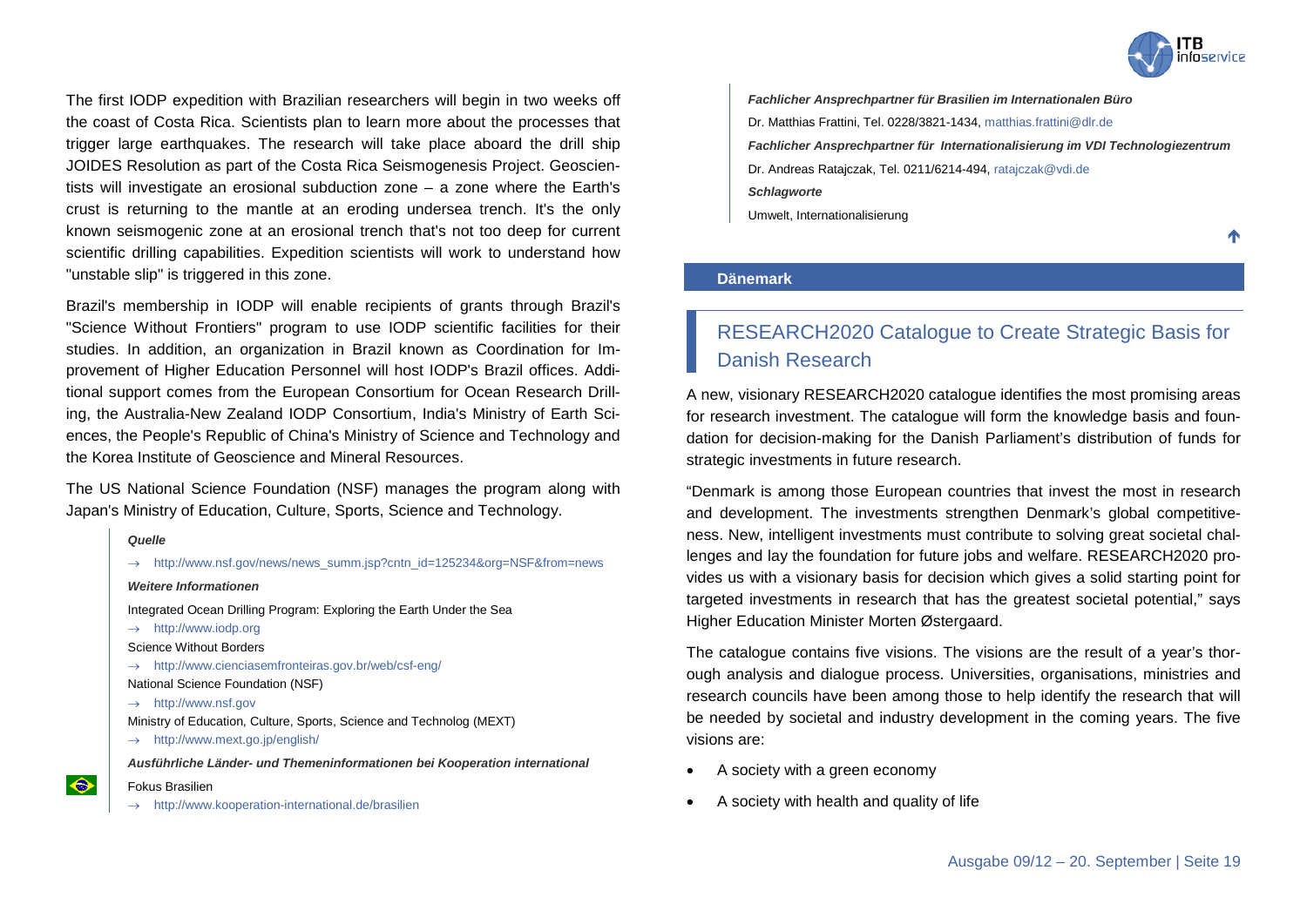

- A high-tech society with innovation capacity
- An efficient and competitive society
- A competent, cohesive society

RESEARCH2020 shows that research-based solutions to great societal challenges combined with unique Danish positions of strength have the potential to act as drivers for growth and employment in Denmark. The catalogue provides knowledge and inspiration to politicians, as well as universities, businesses and private foundations on how to strengthen public-private research collaboration within important societal areas, says Morten Østergaard.

A survey from TNS Gallup shows that more than 9 out of 10 Danes believe that research and new technology has great or crucial importance for solving the future's significant societal challenges.

The catalogue is not an expression of the Government's priorities, but reflects what central research policy stakeholders have identified as the most important areas for strategic investments in research in the coming years.

#### *Quelle*

→ [http://en.fivu.dk/press/2012/research2020-catalogue-to-create-strategic-basis-for](http://en.fivu.dk/press/2012/research2020-catalogue-to-create-strategic-basis-for-danish-research)[danish-research](http://en.fivu.dk/press/2012/research2020-catalogue-to-create-strategic-basis-for-danish-research)

#### *Weitere Informationen*

RESEARCH2020

→ <http://en.fi.dk/research/research2020>

*Ausführliche Länder- und Themeninformationen bei Kooperation international*

- Fokus Dänemark
- → <http://www.kooperation-international.de/daenemark>

*Fachlicher Ansprechpartner für Dänemark im Internationalen Büro*

Dr. Hans-Peter Niller, Tel. 0228/3821-1468, [hans-peter.niller@dlr.de](mailto:hans-peter.niller@dlr.de)

*Fachliche Ansprechpartnerin für Rahmenbedingungen im VDI Technologiezentrum*

Dr. Silke Stahl-Rolf, Tel. 0211/6214-632, [stahl-rolf@vdi.de](mailto:stahl-rolf@vdi.de)

*Schlagworte*

Rahmenbedingungen

↑

#### <span id="page-19-0"></span>**Finnland**

### <span id="page-19-1"></span>An International Evaluation of the Academy Launched

An international evaluation of the Academy of Finland has been launched by the Ministry of Education, Science and Culture. The Academy operates within the administrative branch of the Ministry. The evaluation will be conducted by the international Technopolis Group. Technopolis Group has recently evaluated Tekes, the Finnish Funding Agency for Technology and Innovation, which is the other major funding agency in Finland. It is also evaluating, among others, the Research Council of Norway for the Norwegian Ministry of Education and Research.

The objective of the evaluation is to produce a comprehensive idea on international and national expertise of the activities of the Academy and to find out means for improving its operation, structures and impact. The evaluation aims to assess how the activities of the Academy should be developed in a changing operating environment to ensure that it can optimally contribute to enhancing the quality and impact of research and the functioning of the innovation system. The evaluation also aims to produce additional information and development proposals to improve the operation of the Academy, performance steering of the Academy and legislation on the Academy. The evaluation is due to be completed by the end of May 2013.

Significant reforms are taking place in the Finnish research and innovation system. Priorities for development include the universities reform, improving the quality and impact of research, restructuring and internationalisation of the entire system. As a key organisation providing funding for basic research, the Academy of Finland plays a crucial role in promoting these goals.

#### *Quelle*

→ [http://www.aka.fi/en-GB/A/Academy-of-Finland/Media-services/Newsletter/Academy](http://www.aka.fi/en-GB/A/Academy-of-Finland/Media-services/Newsletter/Academy-of-Finland-Newsletter-August-2012/%23evaluation)[of-Finland-Newsletter-August-2012/#evaluation](http://www.aka.fi/en-GB/A/Academy-of-Finland/Media-services/Newsletter/Academy-of-Finland-Newsletter-August-2012/%23evaluation)

#### *Weitere Informationen*

Technopolis Group

→ <http://www.technopolis.fi/en/technopolis/Pages/default.aspx>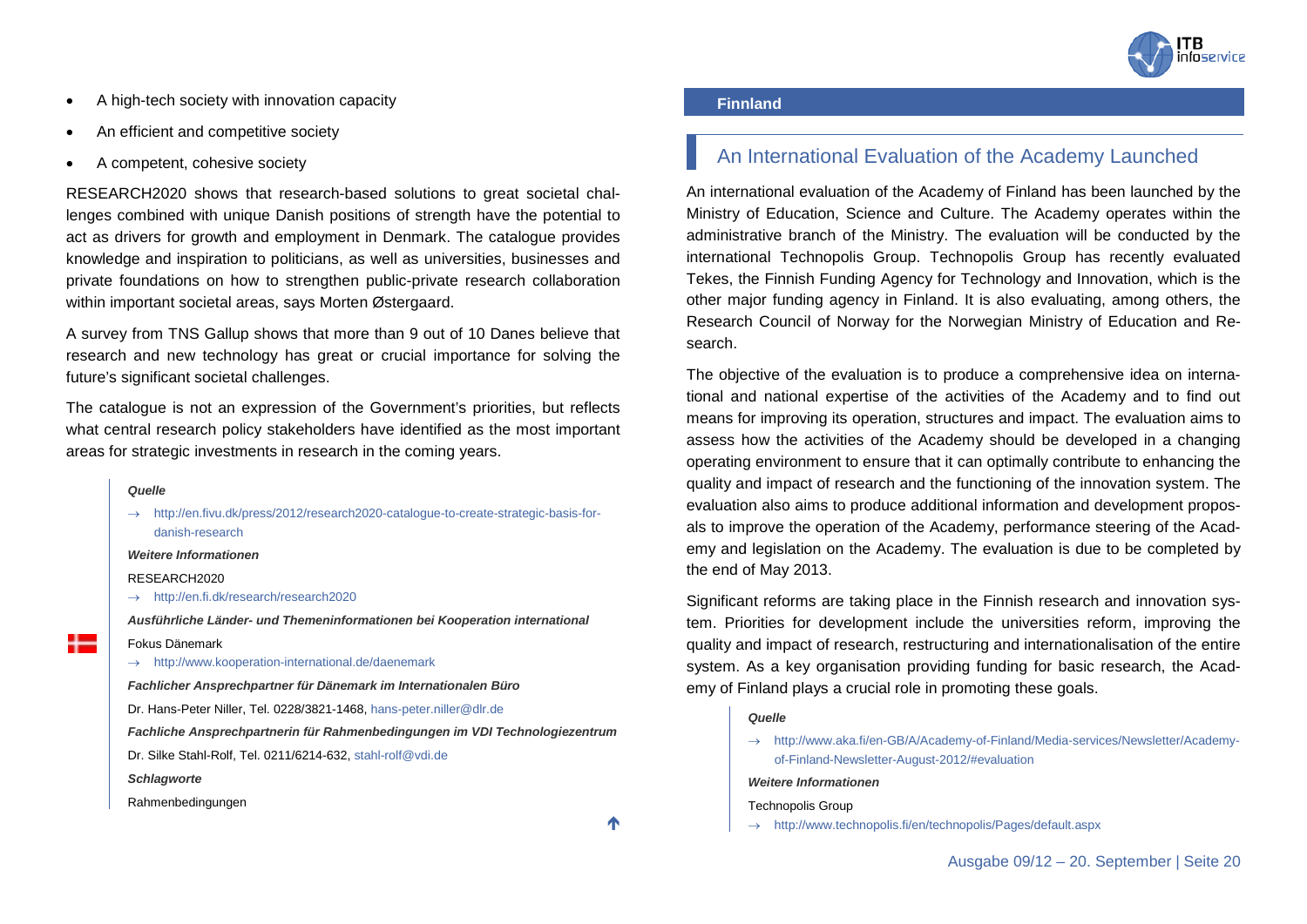

*Ausführliche Länder- und Themeninformationen bei Kooperation international* Fokus Finnland

→ <http://www.kooperation-international.de/finnland> *Fachlicher Ansprechpartner für Finnland im Internationalen Büro* Dr. Hans-Peter Niller, Tel. 0228/3821-1468, [hans-peter.niller@dlr.de](mailto:hans-peter.niller@dlr.de) *Fachliche Ansprechpartnerin für Evaluation im VDI Technologiezentrum* Dr. Silke Stahl-Rolf, Tel. 0211/6214-632, [stahl-rolf@vdi.de](mailto:stahl-rolf@vdi.de) *Schlagworte* Evaluation

↑

## <span id="page-20-0"></span>Tekes Receives Good Evaluation from International Experts

According to international evaluators, Tekes has succeeded well in its activities and is, based on an international comparison, one of the forerunners in the promotion of innovation activities. The evaluators put forward a group of development targets that can be used to further develop the activities.

"The evaluation provided by the international experts on Tekes is very good. The report includes a thorough review of the justification and need for Tekes' existence. According to the evaluators, Tekes has functioned appropriately and generated impact," Veli-Pekka Saarnivaara, Director General of Tekes, comments on the main message of the report.

According to the evaluation group, led by Dutch Geert van der Veen, Tekes has functioned efficiently and its measures have contributed to an increase in research and development activities and the strengthening of cooperation between companies and research organisations. This has created competence and capabilities that improve the international competitiveness of Finnish companies.

Tekes has reacted to changes in the operational environment by renewing its strategy that, according to the evaluators, responds particularly well to challenges brought on by the renewing business structures and the needs of new businesses and growth companies.

The report contains roughly ten recommendations regarding aspects in which Tekes could improve its activities. The most central of these are strengthening support to internationalisation, closer cooperation with partnering organisations and more active participation in public debate.

"It is easy to agree with the recommendations given by the evaluators. They are very much in line with our self assessment. In our internal change programme, we will immediately begin to work on the recommendations to process them further into practical measures. For example, in the processing of funding applications, we aim to speed up operations by introducing an electronic process for handing the applications and by simplifying the process," states Saarnivaara.

According to customer feedback collected by the evaluators, almost all customers consider Tekes' processes and personnel to be of a very high quality and find that funding for the projects meets their needs.

"We at Tekes are very pleased about the international regard for Tekes and the good feedback received in the evaluation. I myself am happy to be able to leave a competent and well-functioning organisation to my successor Pekka Soini," says Veli-Pekka Saarnivaara, who retired in September.

The evaluation was carried out by the international Technopolis Group upon commission by the Ministry of Employment and the Economy

#### *Quelle*

→ [http://www.tekes.fi/en/community/News/482/News/1344?name=Tekes+receives+goo](http://www.tekes.fi/en/community/News/482/News/1344?name=Tekes+receives+good+evaluation+from+international+experts) [d+evaluation+from+international+experts](http://www.tekes.fi/en/community/News/482/News/1344?name=Tekes+receives+good+evaluation+from+international+experts)

#### *Weitere Informationen*

- Tekes
- → <http://www.tekes.fi/en/community/Home/351/Home/473/>

Technopolis Group

→ <http://www.technopolis.fi/en/technopolis/Pages/default.aspx>

*Ausführliche Länder- und Themeninformationen bei Kooperation international* Fokus Finnland

→ <http://www.kooperation-international.de/finnland>

*Fachlicher Ansprechpartner für Finnland im Internationalen Büro*

Dr. Hans-Peter Niller, Tel. 0228/3821-1468[, hans-peter.niller@dlr.de](mailto:hans-peter.niller@dlr.de)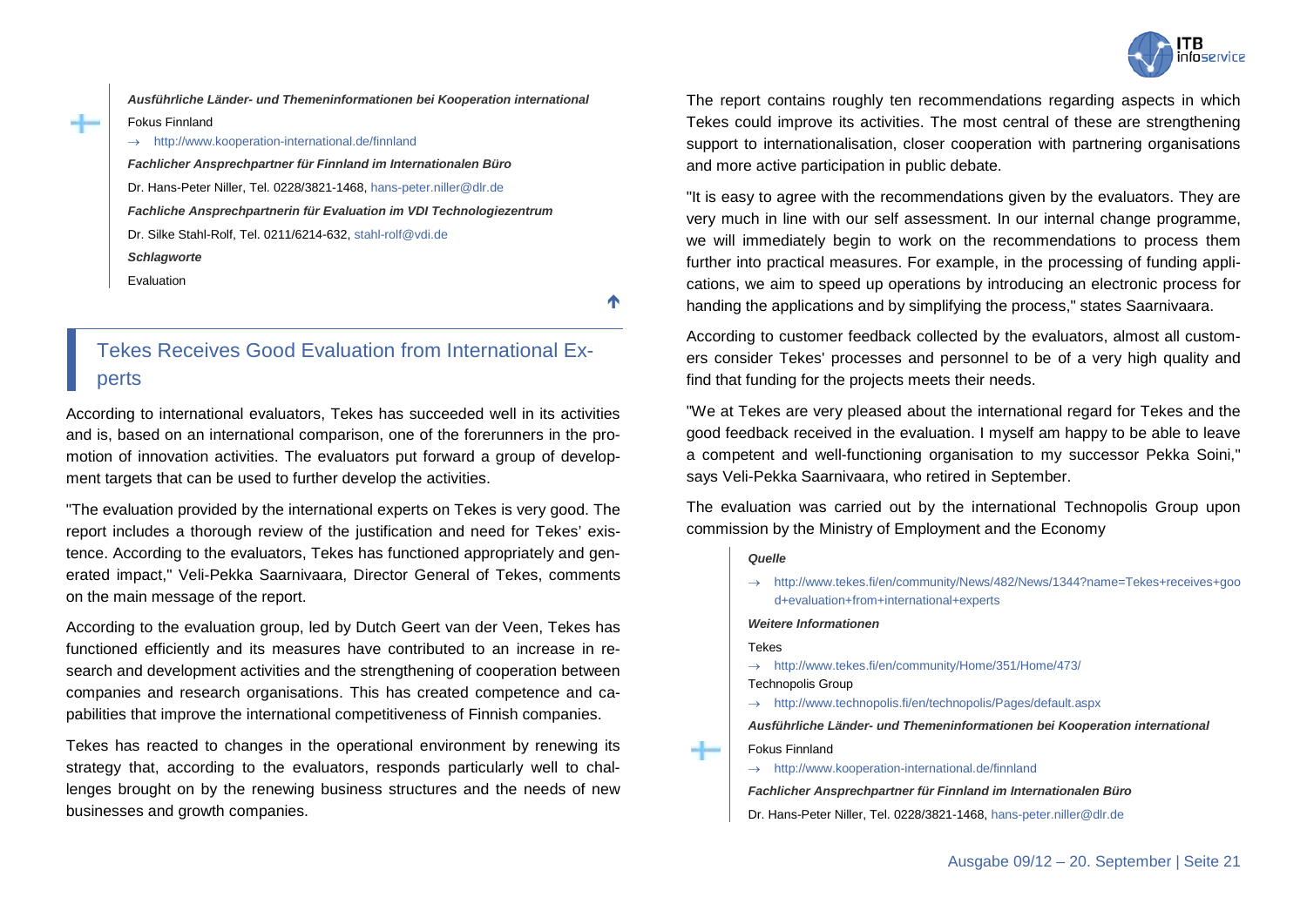

*Fachliche Ansprechpartnerin für Evaluation im VDI Technologiezentrum* Dr. Silke Stahl-Rolf, Tel. 0211/6214-632, [stahl-rolf@vdi.de](mailto:stahl-rolf@vdi.de) *Schlagworte*

Evaluation

<span id="page-21-0"></span>Pekka Soini Wants to Increase Internationalisation, Customer-Orientation and Speed to Tekes

Pekka Soini started as Director General of Tekes on 1 September 2012. He brings with him a business perspective and years of experience in internationalisation.

"As Director General of Tekes, I will be able to use my experience as a corporate executive for the benefit of companies and the research environment in Finland. I believe that my expertise and experience will be extremely useful in my duties as Director General at Tekes," says Soini.

Pekka Soini, M.Sc. Eng. (52), joined Tekes from his position as the Head of Corporate Development and Country Director for Nokia Siemens Networks. Prior to this, he served, among others, as Head of Strategy and Business Development for Nokia Siemens Networks, SVP Strategy and Business Development at Nokia Telecommunications as well as Business Development and Marketing & Sales in the United States. He has over 20 years of experience in the internationalisation of global corporations and various executive duties as well as a broad range of experience and knowledge in the business world.

Internationalisation is one of the things he wants to introduce to Tekes' field of operations. In addition to this, he wants to make Tekes more customer-oriented and faster.

"In promoting internationalisation, Tekes can, for example, expand the Global Access programme, in which companies aiming to expand abroad are offered individualised coaching by top international players," explains Soini.

"A customer-oriented approach involves the comprehensive analysis of a company's situation and needs. Even though Tekes is a project funding agency, it is essential to discuss a company's overall needs with research and development heads. Indeed, Tekes has already made a great deal of progress in this regard, so we're off to an excellent start," says Soini.

"Where speed is concerned, I want to cut the processing time needed for funding applications, make reporting more efficient and get all Tekes services online. Here too, Tekes has already made excellent progress and, for example, processing times were reduced at the beginning of this year," explains Soini.

#### *Quelle*

↑

→ [http://www.tekes.fi/en/community/News/482/News/1344?name=Pekka+Soini+wants](http://www.tekes.fi/en/community/News/482/News/1344?name=Pekka+Soini+wants+to+increase+internationalisation) [+to+increase+internationalisation](http://www.tekes.fi/en/community/News/482/News/1344?name=Pekka+Soini+wants+to+increase+internationalisation)

#### *Weitere Informationen*

Tekes

→ <http://www.tekes.fi/en/community/Home/351/Home/473/>

*Ausführliche Länder- und Themeninformationen bei Kooperation international*

#### Fokus Finnland

→ <http://www.kooperation-international.de/finnland>

*Fachlicher Ansprechpartner für Finnland im Internationalen Büro*

Dr. Hans-Peter Niller, Tel. 0228/3821-1468[, hans-peter.niller@dlr.de](mailto:hans-peter.niller@dlr.de)

*Fachliche Ansprechpartnerin für Rahmenbedingungen im VDI Technologiezentrum*

- Dr. Silke Stahl-Rolf, Tel. 0211/6214-632, [stahl-rolf@vdi.de](mailto:stahl-rolf@vdi.de)
- *Schlagworte*
- Rahmenbedingungen

↑

### <span id="page-21-1"></span>Academy Currently Finalising Its Review of the State of Scientific Research in Finland

The next review of the state of scientific research in Finland will be released by the Academy of Finland on 8 October. The whole report in English will be published on 12 December.

The 2012 review consists of three parts. Part I looks at the structure and impact of the Finnish research system in international comparison. In Part II, the Academy's four Research Councils analyse the areas of strengths, weaknesses, op-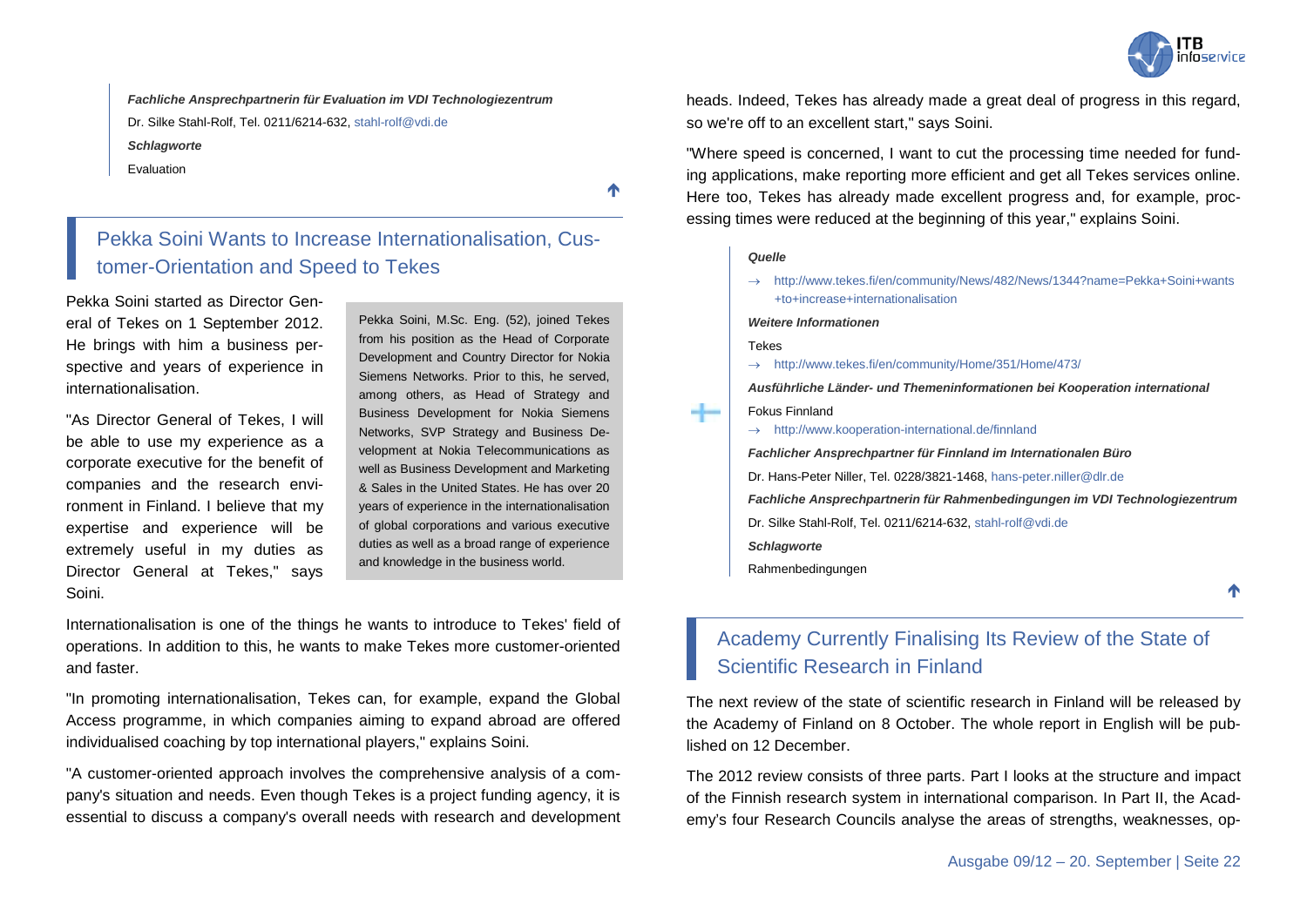

portunities and threats in their disciplines and make development proposals. The review covers a total of 47 scientific disciplines. In the implementation of the review, the discipline-specific task forces have played a key role. The 366 members of these task forces, invited by the Academy, are top scientific experts and key actors in their respective fields. The task forces made use of statistical and bibliometric data as background material for their work. The Academy's latest discipline evaluations were also used in the review project. Part III provides a thematic overview of the Academy-funded research within selected research fields that address the grand challenges faced by society.

#### *Quelle*

Fokus Finnland

→ [http://www.aka.fi/en-GB/A/Academy-of-Finland/Media-services/Newsletter/Academy](http://www.aka.fi/en-GB/A/Academy-of-Finland/Media-services/Newsletter/Academy-of-Finland-Newsletter-August-2012/%23review)[of-Finland-Newsletter-August-2012/#review](http://www.aka.fi/en-GB/A/Academy-of-Finland/Media-services/Newsletter/Academy-of-Finland-Newsletter-August-2012/%23review)

*Ausführliche Länder- und Themeninformationen bei Kooperation international*

→ <http://www.kooperation-international.de/finnland>

*Fachlicher Ansprechpartner für Finnland im Internationalen Büro* Dr. Hans-Peter Niller, Tel. 0228/3821-1468, [hans-peter.niller@dlr.de](mailto:hans-peter.niller@dlr.de) *Fachliche Ansprechpartnerin für Evaluation im VDI Technologiezentrum* Dr. Silke Stahl-Rolf, Tel. 0211/6214-632, [stahl-rolf@vdi.de](mailto:stahl-rolf@vdi.de) *Schlagworte* Evaluation

↑

#### <span id="page-22-0"></span>**Indien**

### <span id="page-22-1"></span>India Launches a New Lab for HIV Research

Pallava Bagla reports in *ScienceInsider* that last month, "India opened a \$ 12 million, government-backed laboratory whose mission is to create a new vaccine against HIV. The HIV Vaccine Translational Research Laboratory, which aims to recruit about 30 scientists, is embedded within the Translational Health Science and Technology Institute, a \$ 200 million facility under development on the outskirts of New Delhi. It will work in collaboration with the New York based-

International AIDS Vaccine Initiative (IAVI); operating costs will be shared equally."

#### *Quelle*

→ [http://news.sciencemag.org/scienceinsider/2012/08/india-launches-a-new-lab-for](http://news.sciencemag.org/scienceinsider/2012/08/india-launches-a-new-lab-for-hiv.html)[hiv.html](http://news.sciencemag.org/scienceinsider/2012/08/india-launches-a-new-lab-for-hiv.html)

#### *Weitere Informationen*

Translational Health Science and Technology Institute

 $\rightarrow$  <http://www.vidrc.thsti.res.in/index.php>

AIDS Vaccine Initiative (IAVI)

 $\rightarrow$  [http://www.iavi.org](http://www.iavi.org/)

*Ausführliche Länder- und Themeninformationen bei Kooperation international*

- Fokus Indien
- $\rightarrow$  <http://www.kooperation-international.de/indien>

*Fachlicher Ansprechpartner für Indien im Internationalen Büro* Dr. Martin Goller, Tel. 0228/3821-1407[, martin.goller@dlr.de](mailto:martin.goller@dlr.de) *Fachlicher Ansprechpartner für FuE-Infrastruktur im VDI Technologiezentrum* Dr. Raimund Glitz, Tel. 0211/6214-546[, glitz@vdi.de](mailto:glitz@vdi.de) *Schlagworte*

Lebenswissenschaften, FuE-Infrastruktur

### <span id="page-22-2"></span>India Backs Exploration of Rare Earths in Deep Dea

India has joined the race to explore and develop deep-sea mining for rare earth elements – further complicating the geopolitics surrounding untapped sources of valuable minerals beneath the oceans. The country is building a rare-earth mineral processing plant in the east coast state of Orissa and it is spending around US\$ 135 million to buy a new exploration ship and to retool another for sophisticated deep-water exploration off its coast.

The Indian government also plans to bring together its marine science experts and engineers in nuclear energy, space research and defence, using their expertise to help accelerate mineral extraction, according to a July press statement.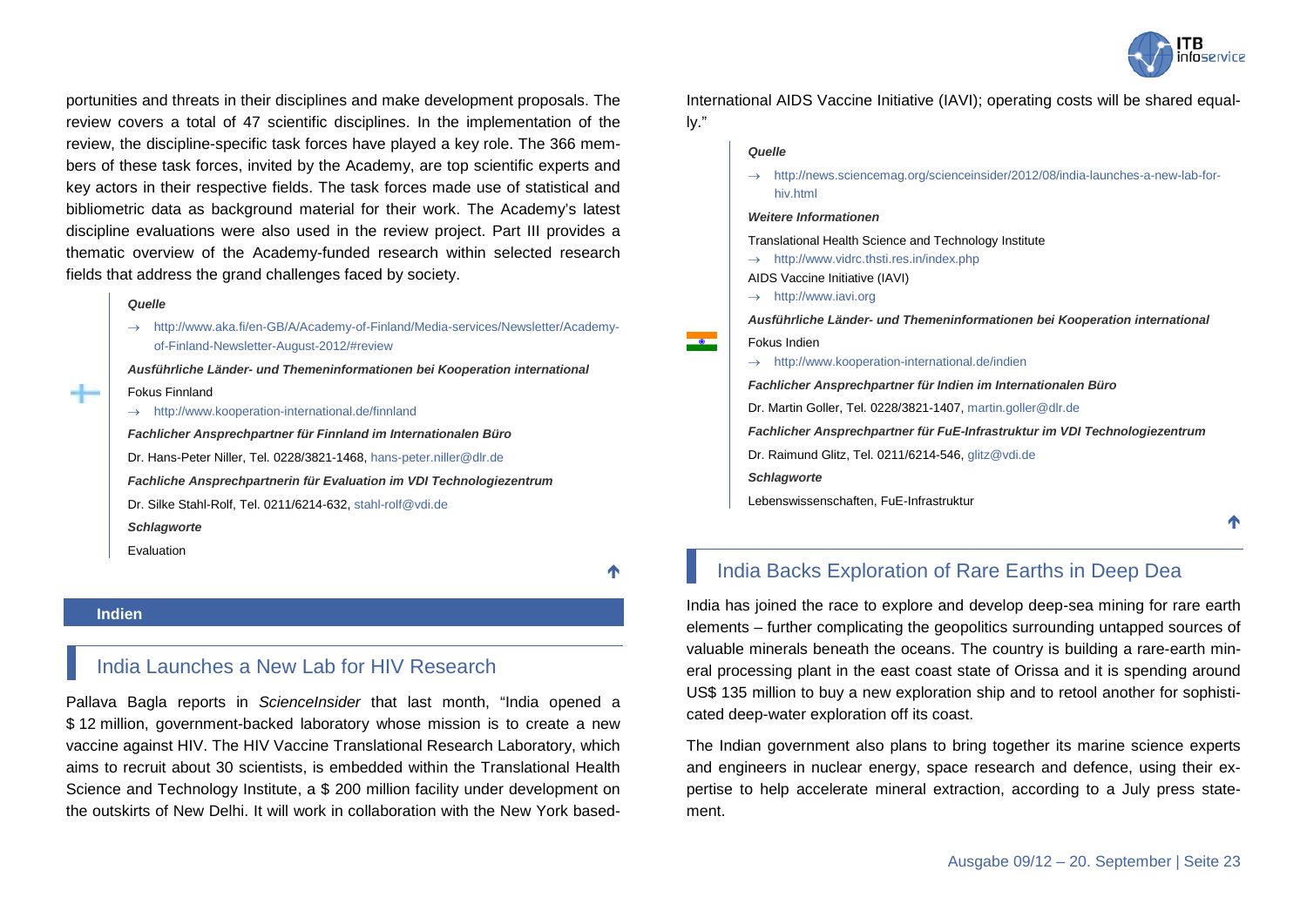

The Central Indian Basin, for example, is rich in nickel, copper, cobalt and potentially rare-earth minerals, which are highly lucrative and used widely in manufacturing electronics such as mobile phone batteries. They are found in potatoshaped nodules on the deep-sea floor.

The recent push for deep-sea mining exploration reflects India's concerns that China's deep-sea excavations will further increase China's dominance over rareearth elements, which are used in aviation and defence manufacturing, as well as electronics. Late last year, the China Ocean Mineral Resources Research and Development Association (COMRA) obtained a licence to mine polymetallic sulphides in the Southwest Indian Ridge (SWIR). The SWIR is a divergent tectonic plate boundary between the African and Antarctic plates, running from the South Atlantic to a junction – the place where two or more plates meet  $-$  in the Indian Ocean just south of Madagascar.

#### *Quelle*

→ [www.scidev.net/en/agriculture-and-environment/earth-science/features/india-backs](http://www.scidev.net/en/agriculture-and-environment/earth-science/features/india-backs-exploration-of-rare-earths-in-deep-sea-1.html)[exploration-of-rare-earths-in-deep-sea-1.html](http://www.scidev.net/en/agriculture-and-environment/earth-science/features/india-backs-exploration-of-rare-earths-in-deep-sea-1.html)

#### *Weitere Informationen*

- National Institute of Ocean Technology (NIOT)
- → [http://www.niot.res.in](http://www.niot.res.in/)
- National Institute of Oceanography (NIO)
- → [http://www.nio.org](http://www.nio.org/)

*Ausführliche Länder- und Themeninformationen bei Kooperation international*

#### Fokus Indien

 $\rightarrow$  <http://www.kooperation-international.de/indien>

*Fachlicher Ansprechpartner für Indien im Internationalen Büro*

Dr. Martin Goller, Tel. 0228/3821-1407[, martin.goller@dlr.de](mailto:martin.goller@dlr.de)

*Fachliche Ansprechpartnerin für Wirtschaft und Märkte im VDI Technologiezentrum*

Dr. Silke Stahl-Rolf, Tel. 0211/6214-632, [stahl-rolf@vdi.de](mailto:stahl-rolf@vdi.de)

#### *Schlagworte*

Umwelt, Wirtschaft und Märkte

↑

#### <span id="page-23-0"></span>**Niederlande**

### <span id="page-23-1"></span>Young Scientific Talent Gains Foreign Experience Thanks to NWO

The Netherlands Organisation for Scientific Research (NWO) has awarded 19 young, highly promising researchers funding from the Rubicon programme. With Rubicon, NWO gives researchers who have recently obtained their PhD the opportunity to gain research experience at international top institutes.

Eleven laureates are going to the United States, two to the United Kingdom, two to Germany, one to France, one to Sweden and one to Australia. For many researchers foreign research experience is an important part of their curriculum

vitae. One researcher is staying in the Netherlands. This exception is possible for scientists who are investigating a typically Dutch subject.

The Rubicon laureates will carry out research into subjects such as chronic liver diseases, children of criminal parents, the fall of a black hole and how to deal with unexpected climate changes.

With their Rubicon grant the laureates can do research for a period of up to 24 months. The size of the grant depends upon the destination chosen and the duration of the stay.

The Netherlands Organisation for Scientific Research (NWO) is the national research council in the Netherlands and has a budget of more than 500 million euros per year. NWO promotes quality and innovation in science by selecting and funding the best research. It manages research institutes of national and international importance, contributes to strategic programming of scientific research and brings science and society closer together. Research proposals are reviewed and selected by researchers of international repute. More than 5000 scientists can carry out research thanks to funding from NWO.

NWO received a total of 75 applications for Rubicon. This number is lower than usual due to the stricter requirements. Twenty-five percent of the proposals could be awarded funding. The award rates for men and women were more or less the same.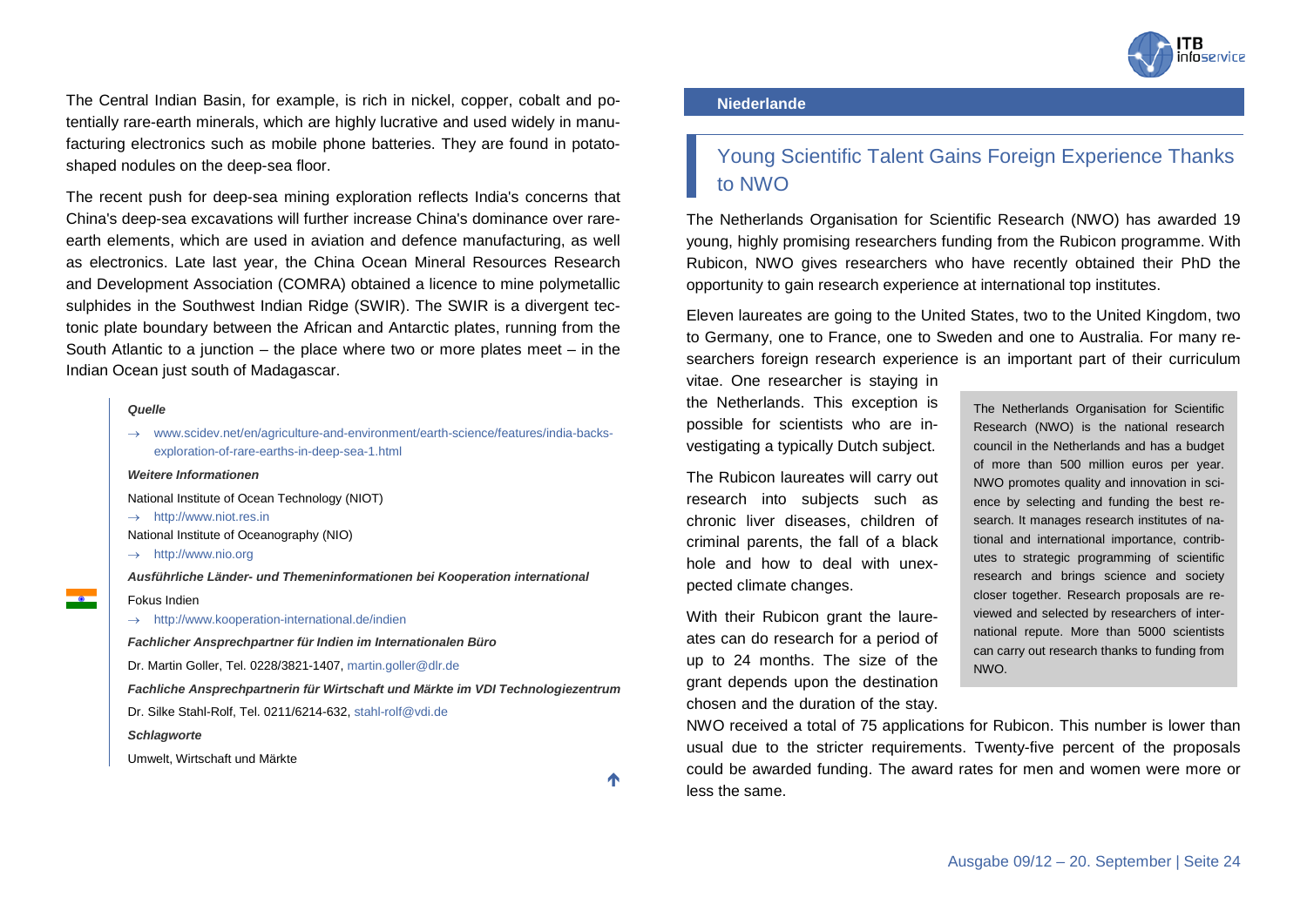

As a result of funding cutbacks, NWO has decided to severely limit the possibilities for doing research in the Netherlands with Rubicon funding with effect from January 2012. The annual budget for Rubicon has decreased from 9 million euros to 7 million euros. The requirements have also been tightened and a researcher applying for a Rubicon grant must have done research in the Netherlands for at least 3 of the previous 5 years.



#### → [http://www.nwo.nl/nwohome.nsf/pages/NWOP\\_8VTC99\\_Eng](http://www.nwo.nl/nwohome.nsf/pages/NWOP_8VTC99_Eng)

*Ausführliche Länder- und Themeninformationen bei Kooperation international* Fokus Niederlande

→ <http://www.kooperation-international.de/niederlande>

*Fachlicher Ansprechpartner für die Niederlande im Internationalen Büro* Dr. Hans-Peter Niller, Tel. 0228/3821-1468, [hans-peter.niller@dlr.de](mailto:hans-peter.niller@dlr.de) *Fachlicher Ansprechpartner für Internationalisierung im VDI Technologiezentrum* Dr. Andreas Ratajczak, Tel. 0211/6214-494[, ratajczak@vdi.de](mailto:ratajczak@vdi.de) *Schlagworte* Förderung, Internationalisierung

不

### <span id="page-24-0"></span>Supporting Science in the Field of Education

The Academy Board has awarded seven universities funding in support of their "Science Node". The one-off grant is financed in part by the National Science and Technology Platform.

Science Nodes bring together universities, primary and secondary schools, teacher training colleges, science centres, science museums and other similar organisations. The purpose of a Science Node is to get young people interested in science and to familiarise them with scientific research. In March, the Academy and the National Science and Technology Platform issued a call for proposals in order to give these important links between science and society a solid financial basis at the universities.

Seven applicants – five universities and two university consortiums – were awarded a maximum of 650,000 euros each for their Science Nodes. Unfortunately, the Academy was unable to extend funding to all of the applicants due to the limited budget available. It received applications for a total of 5.76 million euros, whereas it had only 3.25 million euros available.

An Academy committee evaluated the proposals and ranked them according to the assessment criteria described in the guidelines to the call for proposals. The proposals that ranked highest were then awarded funding until the budget was exhausted.

The Academy and the National S&T Platform will organise joint meetings of all the Science Nodes in the years ahead to give them an opportunity to "learn from one another". An expert committee will advise the Science Nodes on how best to share their knowledge and lessons learned. After two years, the National S&T Platform will conduct a mid-term review.

Science Nodes bring together institutions for tertiary, secondary and primary education and intermediary organisations for the purpose of familiarising primary and secondary school pupils with science. Inquiry-based learning and learning by design are at the heart of the Science Node concept. Their activities can take many different forms. Examples include organising inspiring courses for teachers; developing teaching methods and materials; having scientists teach pupils; arranging joint activities with teacher training colleges; offering work placements; and so on. The Science Nodes are also keen to show parents, counsellors and teachers what science is and what it can do. The Dutch Ministry of Education launched the Science Nodes in 2009, with the assistance of the National Science and Technology Platform.

#### *Quelle*

→ <http://www.knaw.nl/Pages/DEF/33/470.bGFuZz1FTkc.html>

#### *Weitere Informationen*

National Science and Technology Platform

→ <http://www.platformbetatechniek.nl/english.html>

*Ausführliche Länder- und Themeninformationen bei Kooperation international*

#### Fokus Niederlande

→ <http://www.kooperation-international.de/niederlande>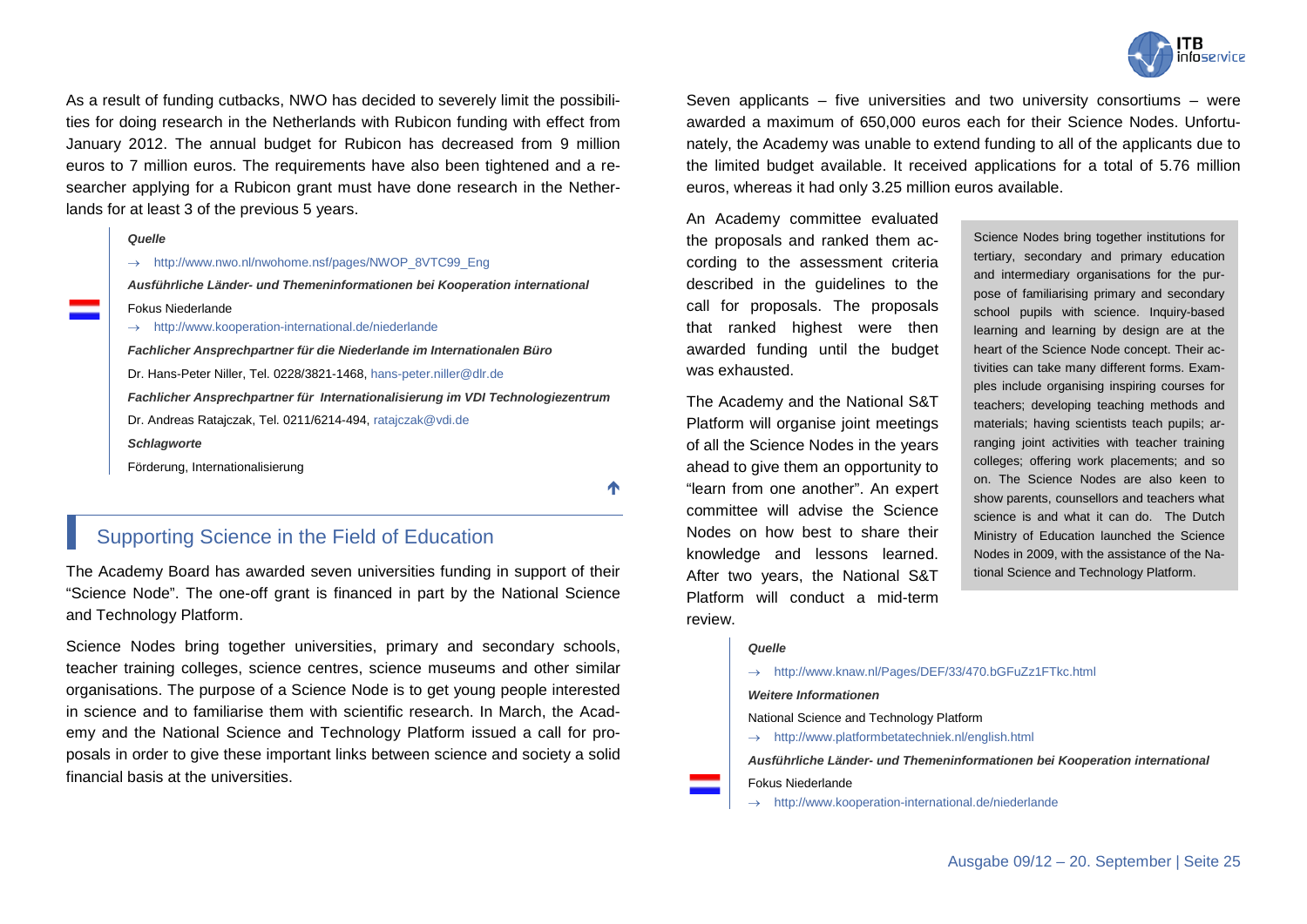

*Fachlicher Ansprechpartner für die Niederlande im Internationalen Büro* Dr. Hans-Peter Niller, Tel. 0228/3821-1468, [hans-peter.niller@dlr.de](mailto:hans-peter.niller@dlr.de) *Fachliche Ansprechpartnerin für Förderung im VDI Technologiezentrum* Dr. Silke Stahl-Rolf, Tel. 0211/6214-632, [stahl-rolf@vdi.de](mailto:stahl-rolf@vdi.de) *Schlagworte* Bildung, Förderung

小

#### <span id="page-25-0"></span>**Norwegen**

### <span id="page-25-1"></span>Research Council of Norway: More Research on Societal **Security**

The Research Council of Norway has appointed a committee to undertake the planning of a new research programme on societal security. Their work will be based, among other things, on the report of the 22 July Commission appointed by the Government to probe the handling of the terrorist attacks on Oslo and Utøya on 22 July of last year.

The programme planning committee is headed by Professor Tore Bjørgo of the Norwegian Police University College. Dr Bjørgo is also affiliated with the Norwegian Institute of International Affairs.

The committee is comprised of nine researchers from different fields and institutions in addition to representatives from the Ministry of Defence and the Ministry of Transport and Communications. The Ministry of Justice and Public Security has also been invited to participate. The committee will draw up the underlying thematic and scientific orientation for a five-year research programme by the end of the year.

Societal security denotes the ability of society to maintain critical societal functions while safeguarding the lives, health and basic needs of inhabitants during events involving various types of emergencies. The committee's mandate states that the new programme must address the need for knowledge, understanding and solutions in situations caused by diverse catastrophic events such as malicious, hostile or criminal acts or incidents, accidents and natural disasters.

The funding framework for the programme has not been finalised yet, but the committee has been asked to draw up plans based on a budget of NOK 20- 30 million per year for the duration of the programme period. This represents a funding amount of up to three times greater than the budget for the Societal Security and Risk (SAMRISK) programme, which was concluded in 2010. The Research Council expects to see an increase in the funding allocated to this area of research on the national budget.

The committee will assess how best to coordinate the activities of the new programme with the security programme under Horizon 2020 (the new EU Framework Programme for Research and Innovation), with other international programmes and with a possible Nordic programme under Nordforsk. The work programme will build on the conclusions of the previous SAMRISK programme.

#### *Quelle*

라는

→ [http://www.forskningsradet.no/en/Newsarticle/More\\_research\\_on\\_societal\\_security/1](http://www.forskningsradet.no/en/Newsarticle/More_research_on_societal_security/1253979551305/p1177315753918) [253979551305/p1177315753918](http://www.forskningsradet.no/en/Newsarticle/More_research_on_societal_security/1253979551305/p1177315753918)

#### *Weitere Informationen*

Societal Security and Risk (SAMRISK)

- → [http://www.forskningsradet.no/prognett-samrisk/Home\\_page/1228296552859](http://www.forskningsradet.no/prognett-samrisk/Home_page/1228296552859) Norwegischer Forschungsrat (RCN)
- → [http://www.forskningsradet.no/en/Home\\_page/1177315753906](http://www.forskningsradet.no/en/Home_page/1177315753906)

*Ausführliche Länder- und Themeninformationen bei Kooperation international* Fokus Norwegen

→ <http://www.kooperation-international.de/norwegen>

*Fachlicher Ansprechpartner für Norwegen im Internationalen Büro*

Dr. Hans-Peter Niller, Tel. 0228/3821-1468[, hans-peter.niller@dlr.de](mailto:hans-peter.niller@dlr.de)

*Fachliche Ansprechpartnerin für Rahmenbedingungen im VDI Technologiezentrum*

Dr. Silke Stahl-Rolf, Tel. 0211/6214-632, [stahl-rolf@vdi.de](mailto:stahl-rolf@vdi.de)

*Schlagworte*

Sicherheit, Rahmenbedingungen, Internationalisierung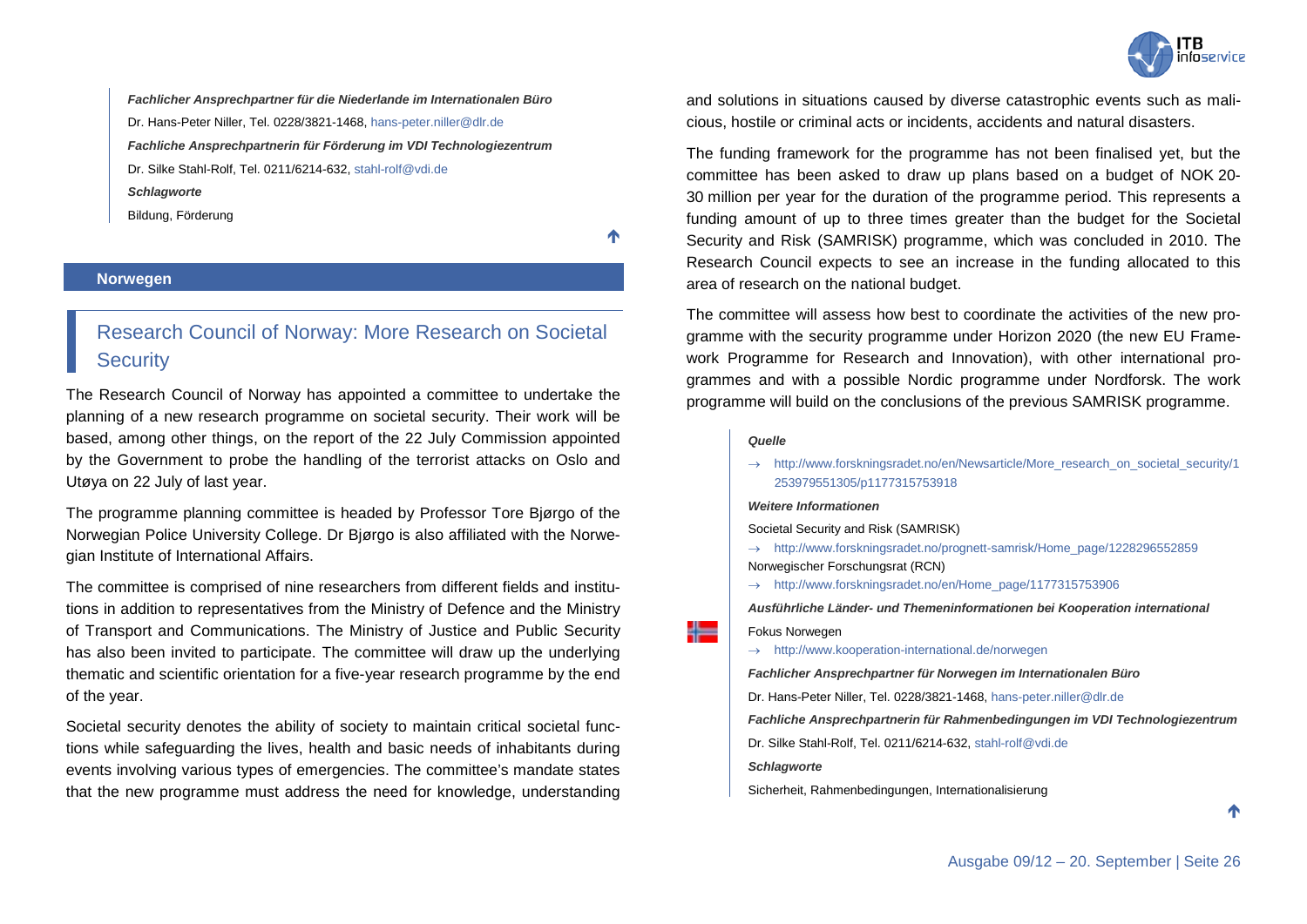

### <span id="page-26-0"></span>High Anticipation for Nordic Energy Technology Perspectives

The Norwegian Minister of Petroleum and Energy and the Executive Director of the International Energy Agency (IEA) both expressed their anticipation for Nordic Energy Technology Perspectives at the ONS (Offshore North Sea) energy conference in Stavanger, Norway.

The IEA's Maria van der Hoeven headlined a very popular session at ONS to launch one of the IEA's flagship publications, the global edition of Energy Technology Perspectives. The publication provides pathways to a clean energy system in 2050, detailing the role of technologies and policies in limiting global temperature increase to 2 degrees.

Ola Borten Moe was first to comment on the results, in a high-powered panel that included the CEO's of Statkraft, Statnett and Lyse. The Minister provided insight into Norway's role in the global transition to a clean energy system, and noted his anticipation for the first Nordic edition of Energy Technology Perspectives:

"In some months the main results of the first Nordic Energy Technology Perspectives will be published. I'm looking forward to this study from the IEA which will provide us with further analysis of the special energy situation in the Nordic region."

The IEA are working with Nordic Energy Research and researchers from leading institutes in the Nordic region to produce this unique new publication. It will bring the internationally recognised scenarios and analysis of the global edition down to a more detailed, Nordic resolution.

By offering pathways to a carbon-neutral energy sector in Nordic region by 2050, the publication will provide a common reference document to policy-makers looking to fulfil their ambitious national climate goals.

#### *Quelle*

#### *Weitere Informationen*

International Energy Agency

- → <http://www.iea.org/>
- ONS 2012
- → <http://www.ons.no/>

*Ausführliche Länder- und Themeninformationen bei Kooperation international*

#### Fokus Norwegen

→ <http://www.kooperation-international.de/norwegen>

*Fachlicher Ansprechpartner für Norwegen im Internationalen Büro*

Dr. Hans-Peter Niller, Tel. 0228/3821-1468[, hans-peter.niller@dlr.de](mailto:hans-peter.niller@dlr.de)

*Fachliche Ansprechpartnerin für Rahmenbedingungen im VDI Technologiezentrum* Dr. Silke Stahl-Rolf, Tel. 0211/6214-632, [stahl-rolf@vdi.de](mailto:stahl-rolf@vdi.de)

*Schlagworte*

Energie, Rahmenbedingungen

↑

#### <span id="page-26-1"></span>**Österreich**

### <span id="page-26-2"></span>Neue Wege in der Forschungsförderung zeigen Wirkung

Österreich hat sich im aktuellen "Global Competitiveness Index" des World Economic Forum im Gesamtranking um drei Ränge verbessert und liegt aktuell auf dem 16. Platz von 144 Staaten. In der Kategorie "Innovation" ist der Aufholprozess noch deutlicher, hier konnte sich Österreich immerhin von Rang 20 (2010) auf Rang 13 verbessern. "Die Anstrengungen, die Österreich bei Forschung und Entwicklung unternimmt, zeigen Wirkung", so die Geschäftsführer der Österreichischen Forschungsförderungsgesellschaft FFG, Henrietta Egerth und Klaus Pseiner.

Der jährlich erscheinende "Global Competitiveness Index" wird vom World Economic Forum (WEF) herausgegeben. Das Ranking untersucht und bewertet die Wettbewerbsfähigkeit von weltweit 144 Staaten auf Basis von insgesamt 111 Indikatoren. Besonders gute Werte erzielt Österreich in den Subkategorien "Kapazität für Innovationen" mit Rang 9 (Rang 12 im letzten Bericht) sowie "Unternehmensausgaben für Forschung und Entwicklung" mit Rang 13 (zuletzt Rang

[http://www.norden.org/en/news-and-events/news/high-anticipation-for-nordic-energy](http://www.norden.org/en/news-and-events/news/high-anticipation-for-nordic-energy-technology-perspectives)[technology-perspectives](http://www.norden.org/en/news-and-events/news/high-anticipation-for-nordic-energy-technology-perspectives)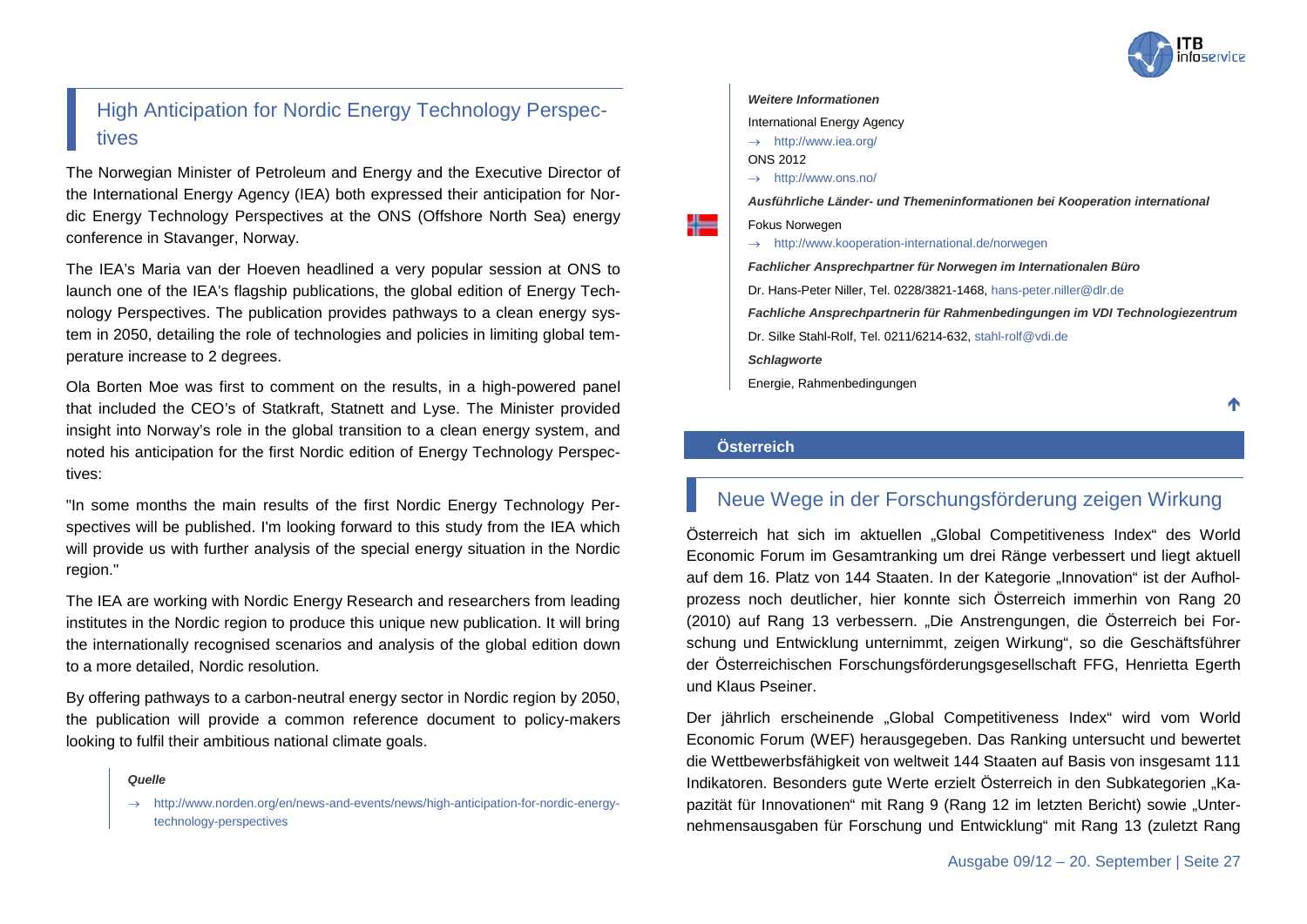

17). Auch in der neu eingeführten Subkategorie "internationale (PCT-) Patentanmeldungen" liegt Österreich auf dem hervorragenden 10. Platz.

"Österreich ist bei Forschung und Entwicklung sehr gut aufgestellt. Wir konnten gemeinsam mit unseren Eigentümerressorts, dem Innovations- und dem Wirtschaftsministerium, die Anzahl der forschungsaktiven Unternehmen in den letzten Jahren deutlich erhöhen", so FFG-Geschäftsführerin Henrietta Egerth. "Die Zusammenarbeit zwischen Wirtschaft und Wissenschaft läuft hervorragend und wir haben sehr wirkungsvolle Programme zur Förderung der Humanressourcen."

"Auch das differenzierte Angebot für kleine und mittlere Unternehmen wird sehr gut angenommen", so FFG-Geschäftsführer Klaus Pseiner. "Diese Unternehmen, die das Rückgrat der heimischen Wirtschaft bilden, sind gerade in schwierigen Zeiten besonders auf effektive Unterstützungen und stabile Rahmenbedingungen angewiesen. Nicht nur das Ranking des WEF, auch die allgemeinen Wirtschaftsdaten zeigen: Wer auf Forschung, Entwicklung und Innovation setzt, sichert nicht nur die Wettbewerbsfähigkeit, sondern schafft auch deutlich mehr Arbeitsplätze."

#### *Quelle*

<http://www.ffg.at/presse/ffg-neue-wege-der-forschungsf-rderung-zeigen-wirkung>

#### *Download*

Global Competitiveness Report 2012-2013

→ [http://www3.weforum.org/docs/WEF\\_GlobalCompetitivenessReport\\_2012-13.pdf](http://www3.weforum.org/docs/WEF_GlobalCompetitivenessReport_2012-13.pdf)

*Weitere Informationen*

World Economic Forum

→ [http://www.weforum.org](http://www.weforum.org/)

*Ausführliche Länder- und Themeninformationen bei Kooperation international* Fokus Österreich

→ <http://www.kooperation-international.de/oesterreich>

*Fachliche Ansprechpartnerin für Österreich im Internationalen Büro* Dr. Ulrike Kunze, Tel. 0228/3821-1483, [ulrike.kunze@dlr.de](mailto:ulrike.kunze@dlr.de)

*Fachlicher Ansprechpartner für Indikatorik im VDI Technologiezentrum*

Miguel Krux, Tel. 0211/6214-460, [krux@vdi.de](mailto:krux@vdi.de)

#### *Schlagworte*

Wirtschaft und Märkte, Indikatorik

↑

#### <span id="page-27-0"></span>**Südafrika**

### <span id="page-27-1"></span>High-Speed Internet Links Southern African Universities

The first high-speed Internet link between national research networks in Sub-Saharan Africa was launched in July when Zambia was linked up to South Africa by a cable passing through Zimbabwe. It will allow Zambian scientists to join Géant, a European high speed internet network dedicated to researchers, through the SEACOM submarine cable node in South Africa, opening the door to them to participate in advanced regional and global research collaborations.

The link connects higher education institutions within the Zambia Research and Education Network to those in South Africa's Tertiary Education Network (TEN-ET), using internet infrastructure supplied by the UbuntuNet Alliance – a Malawibased association of research and education networks covering southern and eastern Africa. The link will in particular enable Zambia's researchers to participate in global e-learning schemes, and help them share large datasets with colleagues around the world.

The Zambian link was funded by a 2.25 million euros (US\$ 2.8 million) grant from the Netherlands Initiative for Capacity development in Higher Education, and a 350,000 euros (US\$ 432,294) grant from the Zambia Information and Communications Technology Authority.

#### *Quelle*

→ [http://www.scidev.net/en/new-technologies/digital-divide/news/high-speed-internet](http://www.scidev.net/en/new-technologies/digital-divide/news/high-speed-internet-links-southern-african-universities.html)[links-southern-african-universities.html](http://www.scidev.net/en/new-technologies/digital-divide/news/high-speed-internet-links-southern-african-universities.html)

#### *Weitere Informationen*

Tertiary Education and Research Network of South Africa

- → [http://www.tenet.ac.za](http://www.tenet.ac.za/)
- Zambia Research and Education Network
- → <http://www.ubuntunet.net/zamren>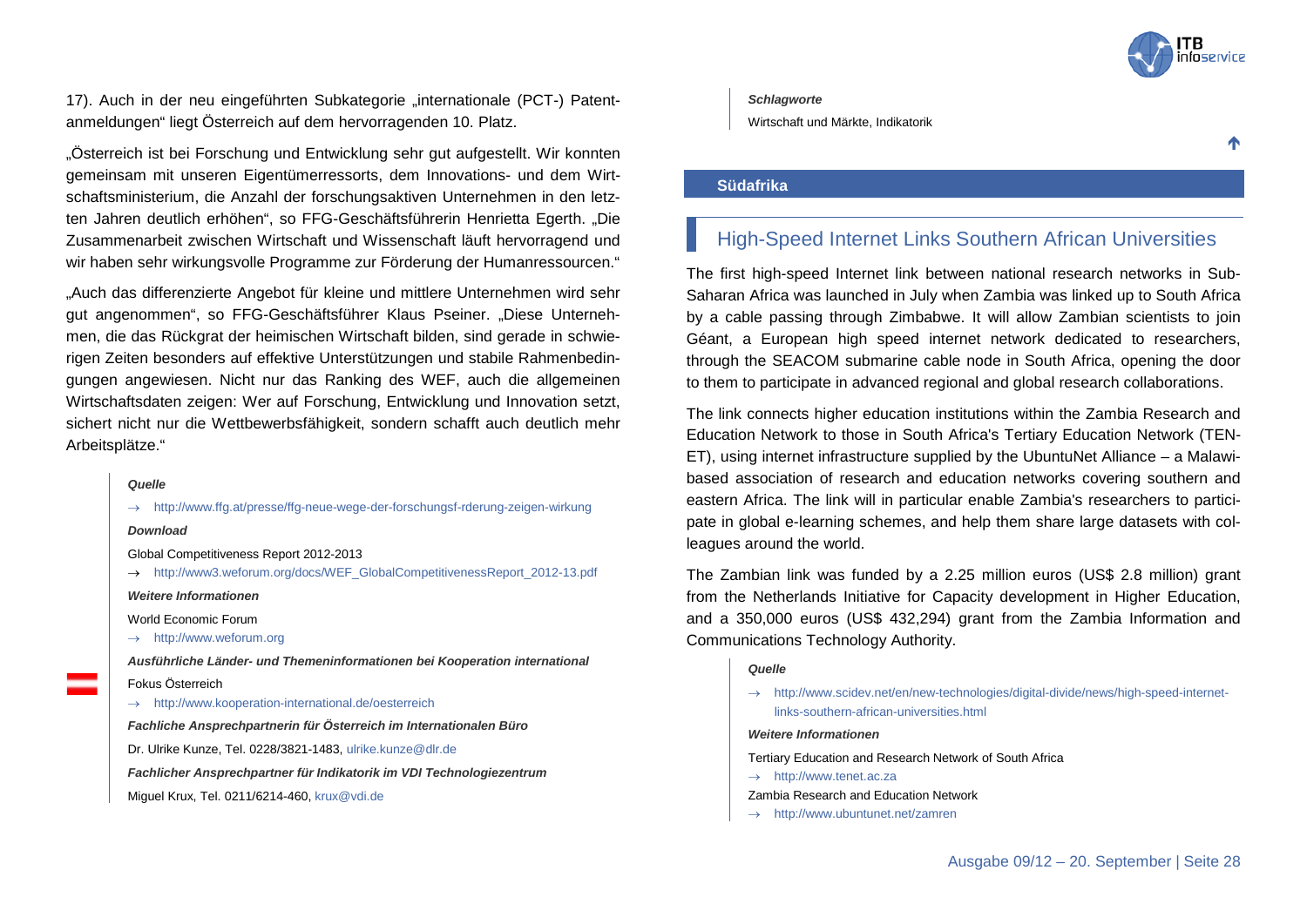

### UbuntuNet Alliance → [http://www.ubuntunet.net](http://www.ubuntunet.net/) Netherlands Initiative for Capacity development in Higher Education → <http://www.nuffic.nl/ontwikkelingssamenwerking/niche> Géant → <http://www.geant.net/pages/home.aspx> SEACOM → [http://www.seacom.mu](http://www.seacom.mu/) *Ausführliche Länder- und Themeninformationen Kooperation international*  $\sum$ Fokus Südafrika → <http://www.kooperation-international.de/suedafrika> *Fachliche Ansprechpartnerin für Südafrika im Internationalen Büro* Petra Ruth Mann, Tel. 0228/3821-1461[, petra-ruth.mann@dlr.de](mailto:petra-ruth.mann@dlr.de) *Fachlicher Ansprechpartner für Internationalisierung im VDI Technologiezentrum* Dr. Andreas Ratajczak, Tel. 0211/6214-494[, ratajczak@vdi.de](mailto:ratajczak@vdi.de) *Schlagworte*

Kommunikation, Bildung, FuE-Infrastruktur; Internationalisierung

 $\blacklozenge$